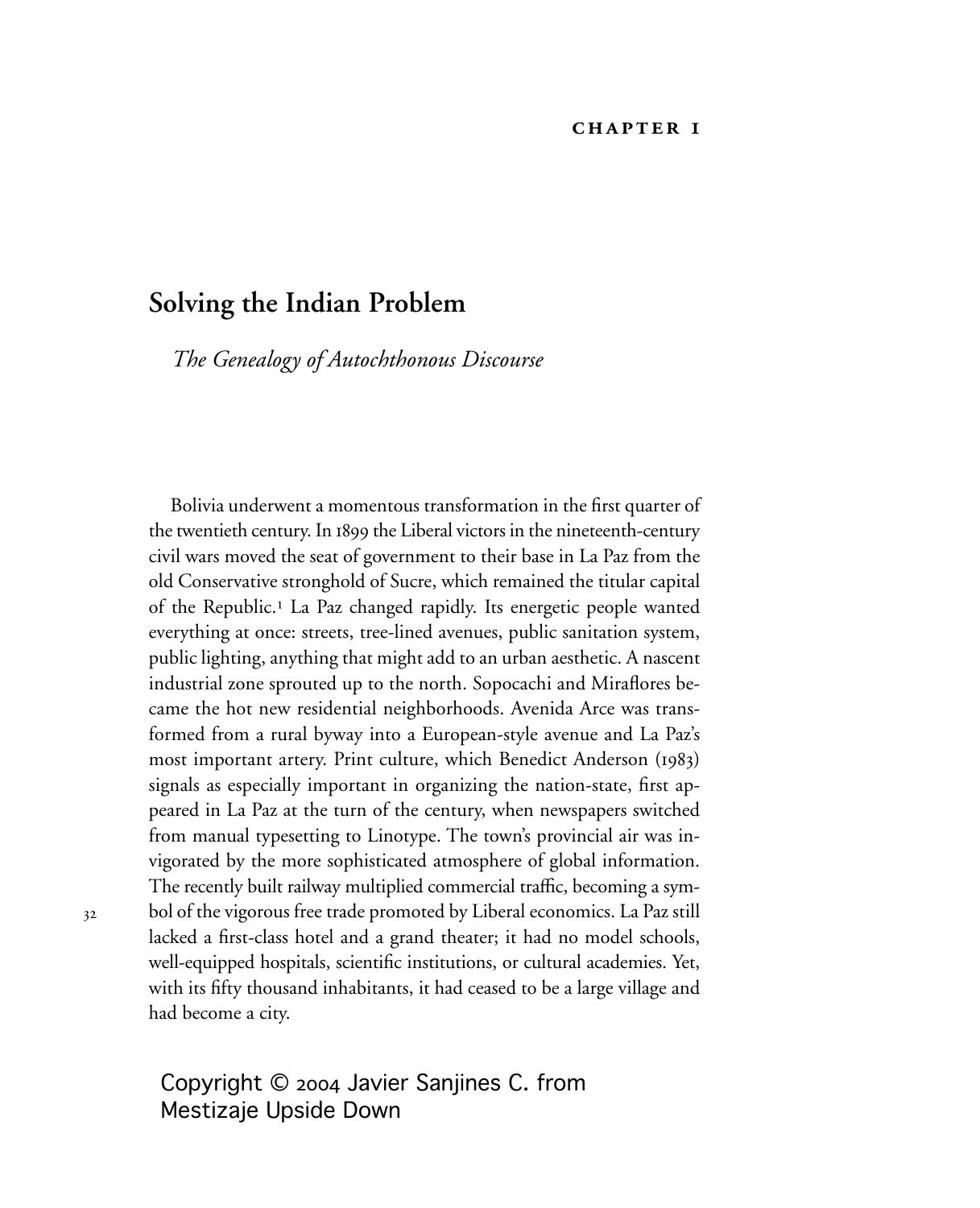#### *Solving the Indian Problem*

La Paz was being transformed for the greater comfort and delight of the new powerholders, the mestizo-criollos, who collectively formed the city's elite. Bolivia's vast indigenous population meanwhile remained in the countryside, forsaken by such urban transformations. This important rural sector, prohibited from so much as setting foot on the main plaza of La Paz, has been considered "pre-political" by social historiography, uninvolved in the national construction of Bolivia. This study disagrees with the traditional view. The indigenous people of Bolivia were not static bystanders in the postcolonial organization of the nation.

The growth of La Paz was the clearest example of the modernizing impulse promoted by the Liberal mestizo-criollo sector, who had powerful motives for moving the seat of government from Sucre to their city. As the larger city, with a more active commercial life and easier access to the Pacific shipping lanes, La Paz was the physical expression of the sharp about-face taken by the nation's collective psychology after three quarters of a century under military rule and Conservative traditionalism. During that era, neither Bolivia nor indeed any of its fellow Andean republics to the north had been able to establish an authoritarian Liberal government along the lines of those in Argentina, Chile, and Mexico. Afflicted by obscurantist caudillo rule, persistent regionalism, and deep ethnic disparities, the Andean nations remained backward in comparison with those important Latin American centers. They lacked the powerful institutions that would make a nation-building program possible. By the late nineteenth century, the Sucre aristocracy had lost its sense of how to organize the nation, and could no longer contain the Liberal movement that demanded that the national leadership take more energetic action. The Liberals of La Paz, imbued with Comtean positivism, daringly climbed to power. Taking advantage of an indigenous Aymara rebellion (which the misnamed Federal Revolution of 1899 swiftly abandoned after achieving victory), this Liberal elite formed a new caste of mestizo-criollos, bourgeois social climbers, demagogues with sufficient creative energy to displace the somnolent aristocrats from Sucre. The first quarter of the twentieth century thus witnessed the rise and consolidation of a mestizo-criollo oligarchy, which sought, not necessarily with success, to organize Bolivia as a modern state, a so-called nation-state.

The first decades of the 1900s were also a crucial time for taking stock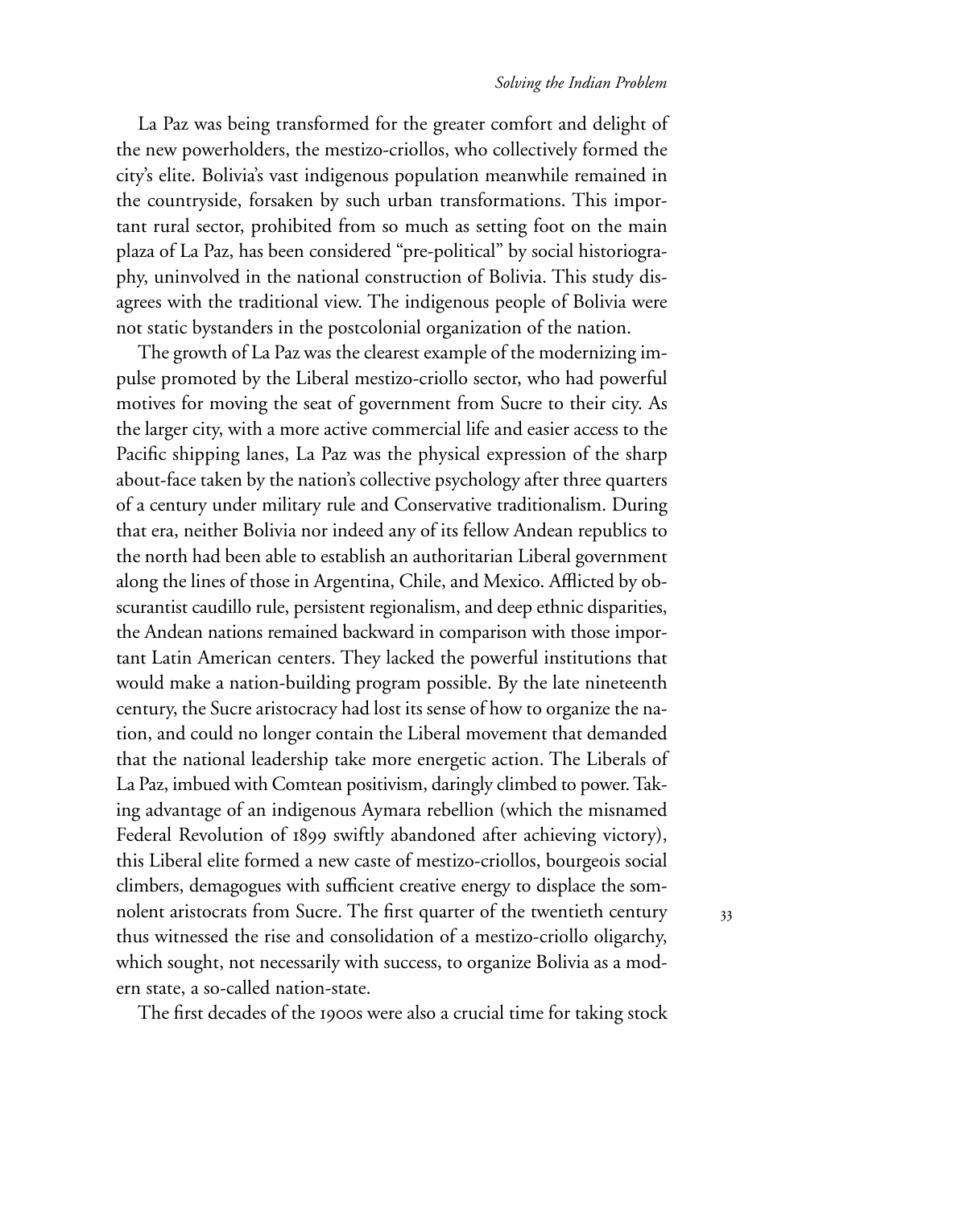of the nation's backwardness. During this period of "agonizing national self-reflection" (Larson 1998), the rise of the mestizo-criollo oligarchy found contradictory expression in the social analyses performed by a select group of essayists who were based in La Paz and devoted to reflecting on the national situation. These essayists belonged to the dominant mestizo-criollo class, yet they remained on the margins of national government and were not necessarily tied to the oligarchy in power.² For this reason, they lacked the political influence enjoyed by an earlier generation of Latin American *letrados*, lettered or learned intellectuals, such as Argentina's Domingo Faustino Sarmiento and Esteban Echeverría, or Chile's José Victorino Lastarria, whose writings exercised enormous sway over the spheres of power in those nations during the nineteenth century. Despite their origins among the great landowning families and the formative commercial bourgeoisie, the Bolivian letrados of the early twentieth century sometimes expressed deep disillusionment and a profoundly critical attitude toward the society in which they happened to live. The selfsufficient attitudes they displayed in their predominately sociological essays allowed them to get at the root of the problems afflicting Bolivia; as a result, their writings, though ignored by politicians, played a significant role in forming the nation's social milieu. An understanding of their disagreements with that milieu, as expressed in their mordant critiques of the Liberal oligarchy, is indispensable for analyzing the social obstacles that the Bolivian elite encountered in these decades.

The main obstacle for mestizo-criollo consciousness was the so-called indigenous problem. The Indian had been (and indeed still remains) a source of constant anxiety for the criollo caste ever since the violent indigenous rebellions of the eighteenth century. Olivia Harris (1995) points to the late nineteenth century as a key historical moment when caste distinctions were being transformed into a complicated set of class relations. In that era, the emergent positivist-Liberal discourse had elaborated the negative image of the Indian, not only as uncultured and alien to Western civilization, but also as situated outside the market economy. By naturalizing the idea that the Indian was incapable of participating in the market initiatives that the mestizo-criollo sector practiced so assiduously, Liberal politics used indigenous "backwardness" as a handy excuse for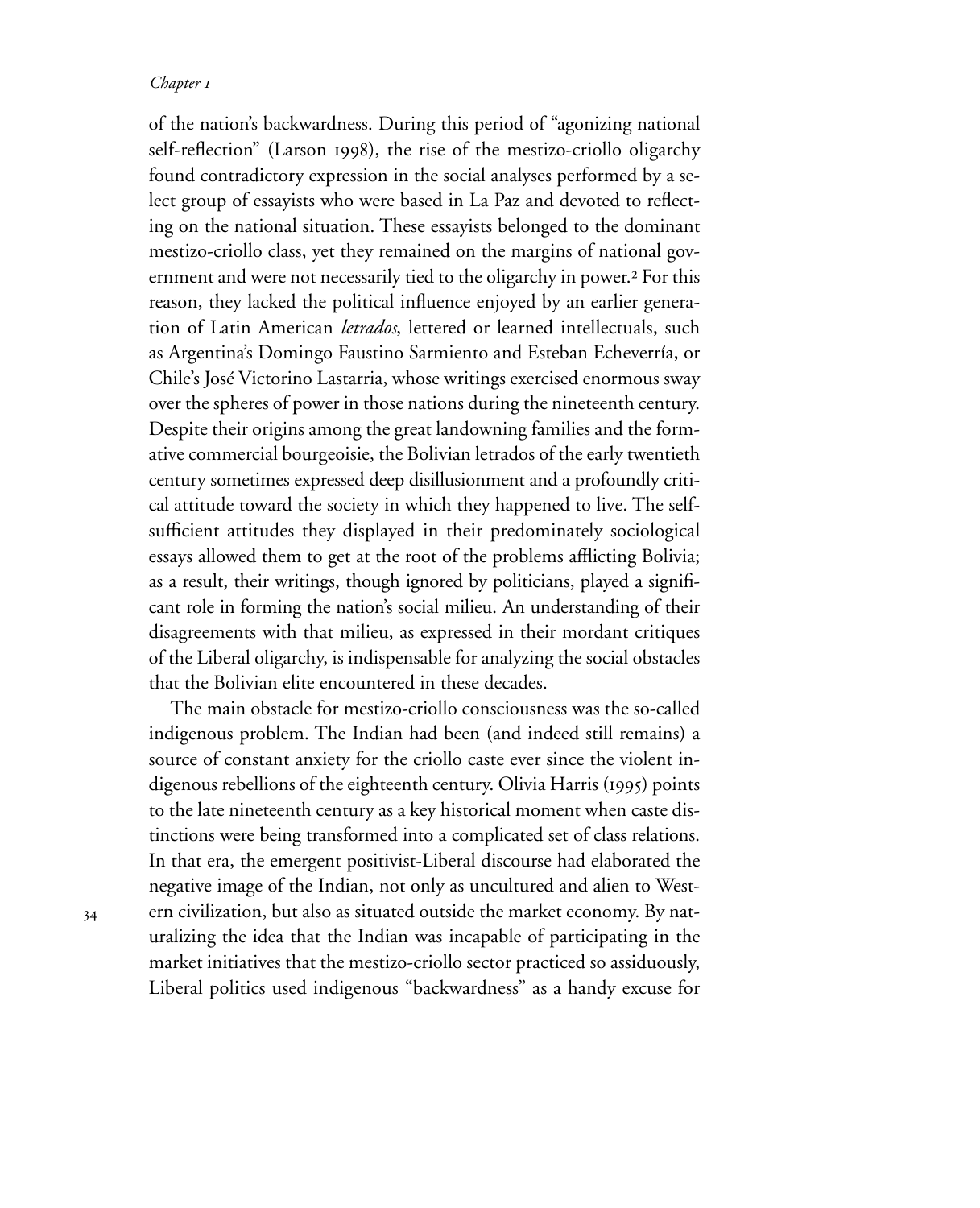#### *Solving the Indian Problem*

continuing to expand the great agricultural estates and for appropriating products once manufactured and marketed by indigenous communities. Nineteenth-century pacts between Indians and criollos for the collection of indigenous tribute were now broken, and the mestizo-criollo intellectuals of the early twentieth century had to find a new way to conceptualize the indigenous problem. They did this by reinventing and updating the nation's racial and ethnic taxonomies and teleologies, adapting them to the political, economic, and ideological climate created by Liberalism.

Like most Latin American Liberals, Bolivian intellectuals conceptualized their ideologies of race and nation by appropriating European theories, which they then combined with their own understandings, based on empirical observations of local cultures. Their discourse on the autochthonous, on the Indian, departed from the standard Liberal discourse. Where Liberal discourse, as molded by positivism and social Darwinism, turned on concepts of civilization and barbarism and predicted the extinction of the autochthonous race, the Bolivian reformist intellectuals constructed a more modern racial ideology in which the vital energy of the indigenous race was seen as infused with the telluric power of the environment. This discourse on the autochthonous generated ambivalent racial sentiments of pride, nostalgia, and fascination with the Indian, while at the same time demonstrating a repugnance for any breaking of racial boundaries that could not be rationalized and strictly controlled by mestizo-criollo consciousness. The idea that emerged was that the Indian race should be studied, disciplined, and exalted under an enlightened, paternalistic, and authoritarian political order.

This discourse on the autochthonous differed from the positivist-Liberal discourse that emphasizes the Indian's innate racial inferiority, and thus it introduced an important variation into the very heart of the reigning Liberalism. Social historians, who tend to classify the entire Liberal-oligarchic period as being under the influence of positivism and social Darwinism, have not studied the discourse on the autochthonous in any depth. This book will remedy that.

The image of the autochthonous was promoted by an incipient nationalist discourse that helped relocate the indigenous race within the mestizo-criollo view of the nation. This discourse, which was at first sub-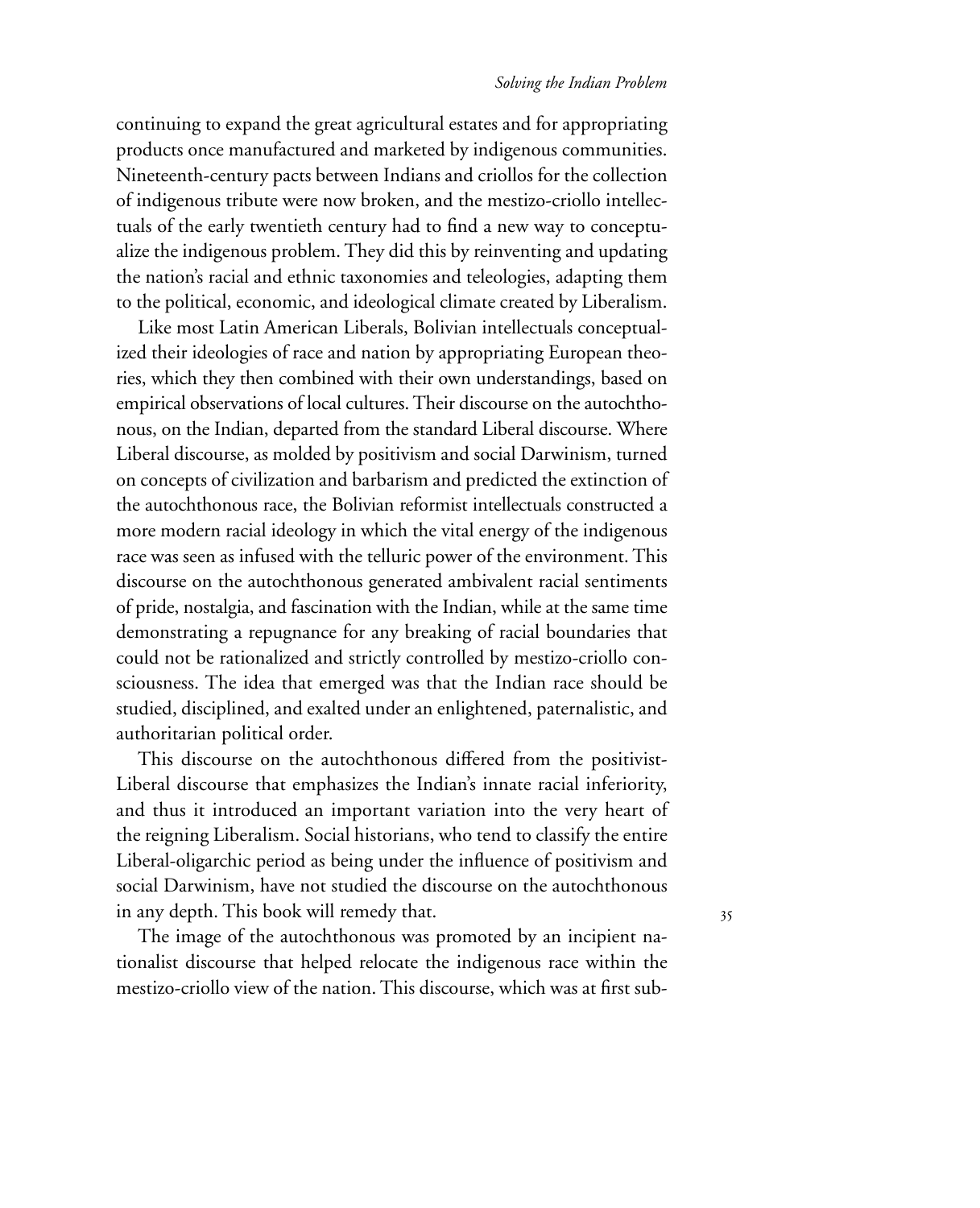ordinated to positivist Liberalism but would become a force of its own in the future construction of nationalism, appeared in the first decade of the century. It became particularly attractive to the reformist mestizocriollo intellectuals who rose to power with the changing political tides of the 1920s. $3$  The image of the autochthonous was also a response to the pressure exerted by indigenous movements that emerged beginning in the late nineteenth century.<sup>4</sup>

Elaborated in response to the educational project of the oligarchic elite, who sought to guide "the wretched indigenous race" along the rails of civilization, of Western, positivist, rational thought (Martínez 1999), the discourse on the autochthonous drew on the idealist and irrationalist trends that were having a major impact on European intellectual centers at the time. By attaching value to instinct and spiritual dimensions, these irrationalist and vitalist schools of thought called into question the evolutionary and determinist concepts that guided the thought of the Liberal oligarchs.

There was a double thrust to the discourse on the autochthonous. On the one hand, it was used to criticize the imitative nature of the Liberal elite, who indiscriminately aped positivist models for observing reality. On the other, it was used to promote the formation of a national elite that could channel the creative energies of local culture. From this perspective the Indian-mestizo composition of our Andean nations could be seen as a source of creative energy, while it was also perceived as a danger to the civilized order.

The role of the mestizo-criollo intellectual, then, would be to discipline the ambiguous nature of his own reformist discourse by constructing an ideal image, an exalted spiritual figure, that would solve the problem of authorities in societies like Bolivia's, still rent by unsurmounted colonial relations. Franz Tamayo ( $1879-1956$ ), the great modernist poet, parliamentarian, and controversial cultural figure of modern Bolivia, played this exemplary role, becoming known as the "great mestizo" by the Bolivian intellectual circles of the twentieth century. His essay *Creación de la ped*agogía nacional ("Creating a National Pedagogy," 1910), in which he fashioned the mestizo as an ideal type in his own image and likeness, has been identified by recent historical studies on the construction of Bolivian na-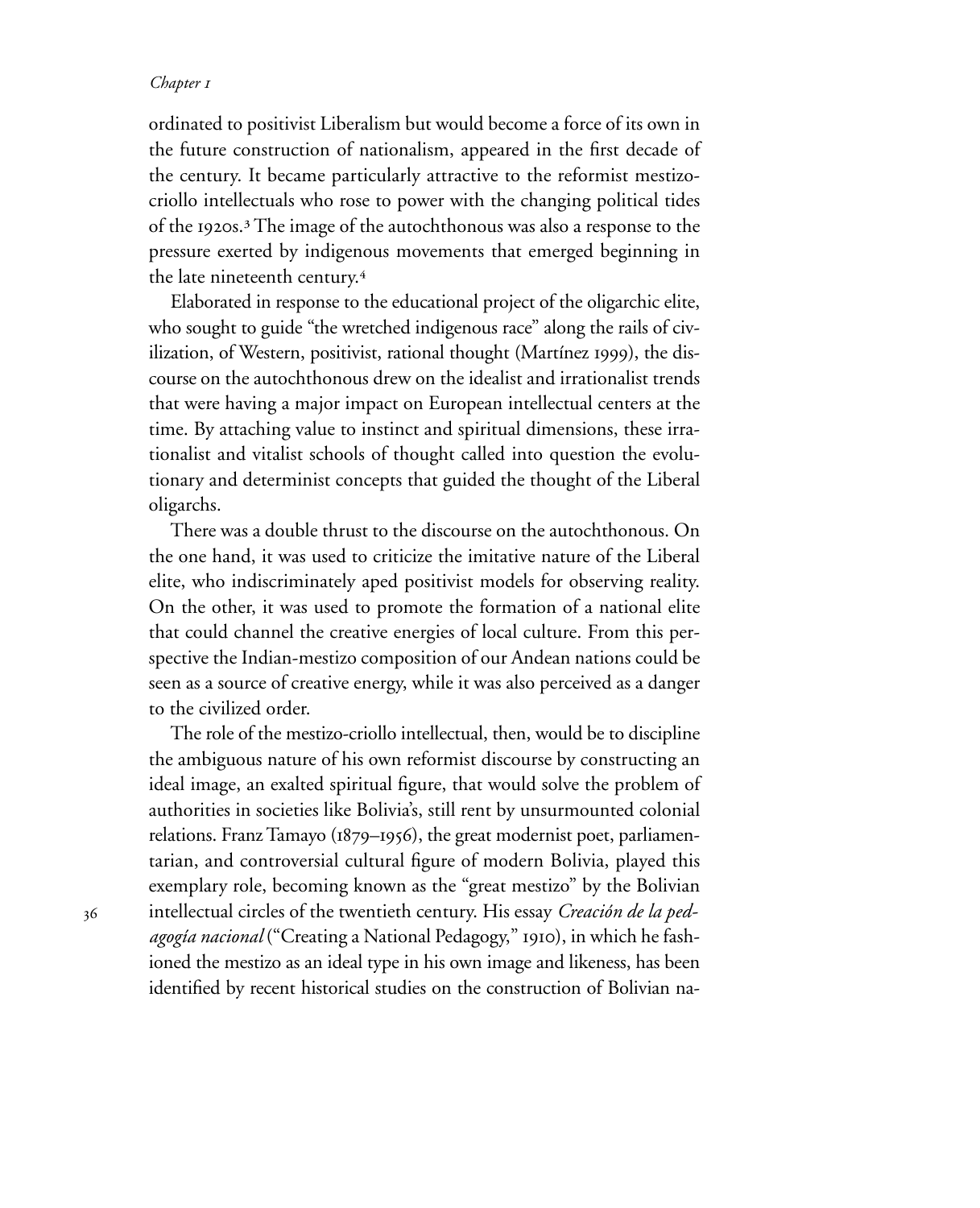tionhood as drawing on the positivist ideas that guided modernism.<sup>5</sup> What these studies have virtually ignored is the profound influence of irrationalist thought on Tamayo's essay. That influence is the focus of this chapter.

In this chapter I analyze the rise of the discourse of national identity, which redefined the ties that bound the mestizo-criollo elite to the indigenous theme. Comparing the Liberal oligarchy's proposed "regeneration of the Indian" with the discourse on the autochthonous, I pay particular attention to the way in which the theme of the autochthonous modifies the positivist paradigm of strict opposition between civilization and barbarism.<sup>6</sup> To the degree that intellectual elites observed local culture more strictly, their reflection on the autochthonous upheld mestizaje as a new cultural synthesis, as yet unexplored by Liberal positivism. The facets of Tamayo's thought that I have discovered in this essay on national pedagogy thus lead me to part ways with historians who conceive of the thinker and aesthetic philosopher as just another positivist, although a less trenchant one than the others (Alcides Arguedas comes to mind) who were also affected by the indigenous problem.

I also look at the autochthonous as a social platform inscribed within a geopolitics of knowledge that privileges an epistemological movement from the outside to the inside, that is, gives epistemological primacy to Western models of observation, over and above local cultural models.<sup>7</sup> Tamayo did not significantly alter the dominant model of thinking about the Other—that is, the Indian—because he did without the Indian's own point of view. The discourse on the autochthonous was thus based on an exogenous model of observation, through which mestizo-criollo elites distorted and misrepresented the actual nature of indigenous alterity.

Finally, this chapter is a study of the imaginary construction of national identity, in which I relate "the lettered" *(lo letrado)*—that is, the essays written by an elite group closely associated with the problems of the State, and invariably oriented toward the city—with "the visual." Included under the latter category are rethinking the politics of representation, the cultural dichotomies, and the discursive frontiers in permanent tension between the West and the postcolonial Andean world (Poole 1997). Particularly interesting is investigating the role played by Tamayo's essay in the visual construction of mestizaje.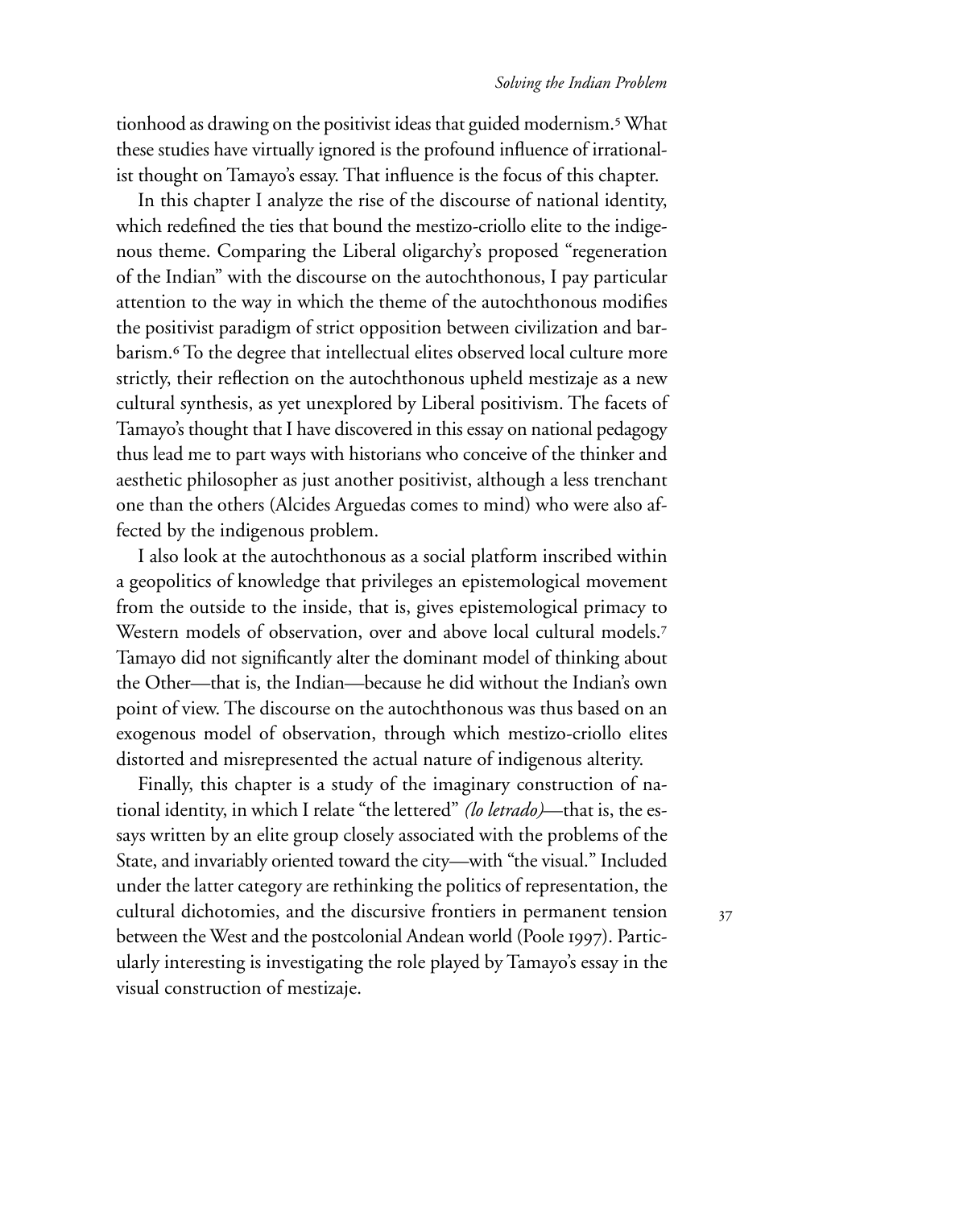## Foundational Ambiguity

In the unstable, racially charged world of postcolonial politics, the debate over the place of the Indian formed part of a broader discussion on how to convert Bolivia into a modern nation-state. This debate, as Marta Irurozqui (1994, 142) has noted, served to conceal the internal competition over the control of power that was taking place within the elite. The tension between the governing Liberal oligarchy and the mestizo reform movement thus points to the difficulty that the sector in power faced in constituting itself as an authentically hegemonic class. Just as the elite failed to establish any clear and convincing domination over the social whole, its discourse was equally ambiguous; this ambiguity was, in my view, the defining fact about Bolivian nation-building efforts since the nineteenth century.

It would be hard to pinpoint the moment when the ideal image of the nation appeared in Bolivia, but it is clear that this image was closely related to the theme of race. Indeed, it arose from the early twentieth-century debate over the nature of the Indian that was begun by such letrado intellectuals as Alcides Arguedas, Franz Tamayo, Bautista Saavedra, Rigoberto Paredes, and Armando Chirveches. This debate responded to the concrete needs of the vigorous free trade economy of the times, and it revealed these intellectuals' conception of race relations. The letrados appropriated Western categories of observing reality that legitimated their social superiority, and therefore their indisputable right to enjoy their social privileges and to exercise authority (Irurozqui 1994, 144). The mestizo-criollo intellectuals' perception of the "Indian problem"—and of their own place with regard to the indigenous people—gave rise to a rethinking, or better, a reinvention of the social place that the races should occupy. This reinvention, in turn, led to a questioning of the prevailing order and to a proposed rearranging of Bolivia's population. Tamayo's *Creación de la pedagogía nacional* played a key role in this debate.

38

Though I give pride of place to *Creación de la pedagogía nacional* among the literary meditations on how Bolivia should be organized, the search for nation building has a history that predates the letrado works of the early twentieth century. *Juan de la Rosa*, the 1885 novel by Cochabamba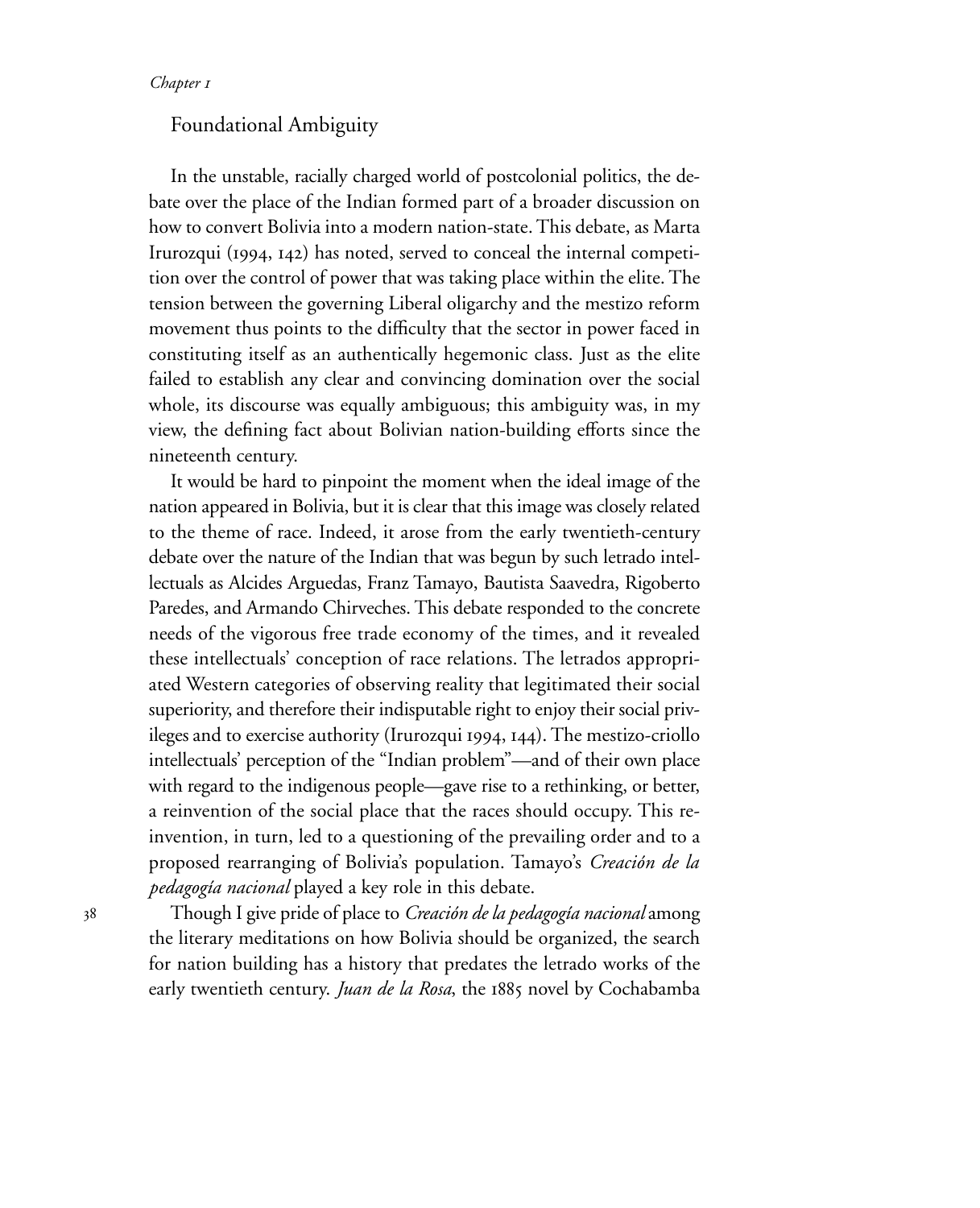writer Nataniel Aguirre ( $1843-1888$ ), delved into the essence of Bolivian nationality long before Tamayo or Alcides Arguedas. With its combination of Western and indigenous aesthetic traditions, particularly the songs and myths from the Quechua tradition, this novel is much more complex than what it seems to be at first glance: a bildungsroman that tells the story of a young boy's growth and education during the wars of independence  $(1809 - 25)$ .

Aguirre wrote his novel in the form of a first-person autobiography by a retired colonel, Juan de la Rosa, recalling his childhood in the Andean valley city of Cochabamba during the uprisings against Spanish colonial rule. The fictional colonel writes from a privileged position as an old and experienced combatant, and dedicates his memoirs to "the youth of my beloved country"—the novel's implicit readers. The late nineteenthcentury narrator criticizes the adulteration of the patriotic values of the Republic's founders in the decades since independence. His memoir is organized by the periods in Bolivia's variegated and eventful history, allowing the story of his present to coincide with the great national disaster of the War of the Pacific (1879), when Chile defeated Peru and Bolivia and annexed Bolivia's westernmost province, leaving the country landlocked, without an outlet to the Pacific.

In order to construct the ideal image of the nation, Aguirre used the narrator's voice to express the pressing need to introduce new values into the country's history. This legitimization took the form of a new family as a symbol for the nation. Aguirre created a nuclear family around the narrator, providing a sharp contrast with the disorderly colonial family, in answer to the need for a new system of property. Though still patriarchal in structure, the new system is modernized, abandoning the old inheritance system of primogeniture and giving each citizen a chance to acquire property rights to the land through personal effort and paid labor.

If the narrator, Juan de la Rosa, is the father, his wife Merceditas is the mother of this new family, metaphorically comprising the novel's readers, the "youth of my beloved country." Through this family nucleus, this metaphor of the nation, Aguirre constructed a new social and economic subject with the mission of establishing the Liberal principals of free trade. But, as Alba María Paz Soldán (1998) has noted in her introduction to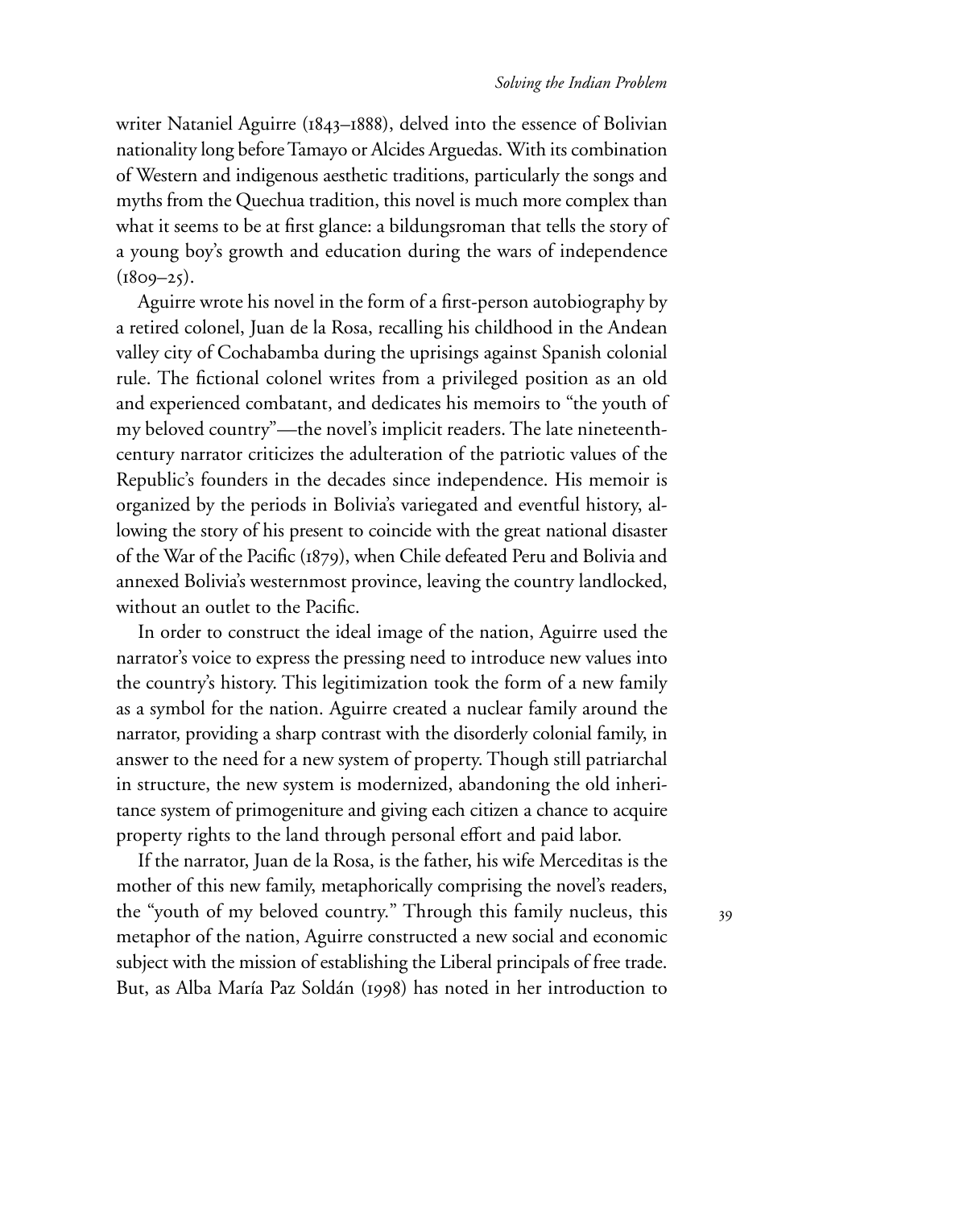the novel's English translation, the narrative play of *Juan de la Rosa* is made more complex by the presence of a second narrator, Fray Justo, who complements Colonel Juan de la Rosa. Fray Justo, who teaches young Juan to read and write, and who serves as the novel's secondary narrator, reveals the entire project of national identity, for it is Fray Justo who discovers Juanito's mestizo origins. As a descendant of Alejo Calatayud, a historical character who led one of the first mestizo uprisings against Spanish rule in 1730, Juanito understands that his background is not Indian but mestizo, and that he has nothing to do with the eighteenth-century indigenous uprisings. Here is the ideological crux of the novel: the point is to set the Indian aside and deny him any possible role in constructing the nation.

Yet even though Aguirre's novel openly rejected the Indian, its narration retained fragments of songs and visual icons that show how autochthonous culture refuses to disappear. I find the persistence of the indigenous to be the most interesting aspect of this novel's ambiguity, its contradictory nature. Fray Justo projects an ideal image of a modernity that excludes the indigenous past, yet the novel paradoxically refuses to let the modernizing project undo indigenous cultural forms that the two narrators, the colonel and the friar, continuously invoke. The narrators bring up representations that include a colonial drama in Quechua, pre-Columbian musical forms, a wide variety of uses of the Quechua language, and numerous descriptions of indigenous visual images. This shows that elitist nationalism, as promoted by the author through his two narrators, was produced at the expense of a vast popular culture that questioned and implicitly participated in the construction of the nation. The novel thus presented an interesting disjunction between mestizo-criollo nation building (which it openly promoted) and local conditions that conflicted with this project. What basis did this discord have in reality?

Aguirre, an intellectual and public figure who formed part of the "Generation of 1880,"<sup>8</sup> personally participated in violence against indigenous communities. As a public figure, he took part in the discussions that gave rise to the 1874 Disentailment Law (*Ley de Exvinculación de las Tierras*), which legally dissolved indigenous communities as official entities and which prescribed the division of communal land into individualized tracts. As a prominent member of the Liberal Party, which was not yet in power when the novel appeared, Aguirre also promoted reform of the tribute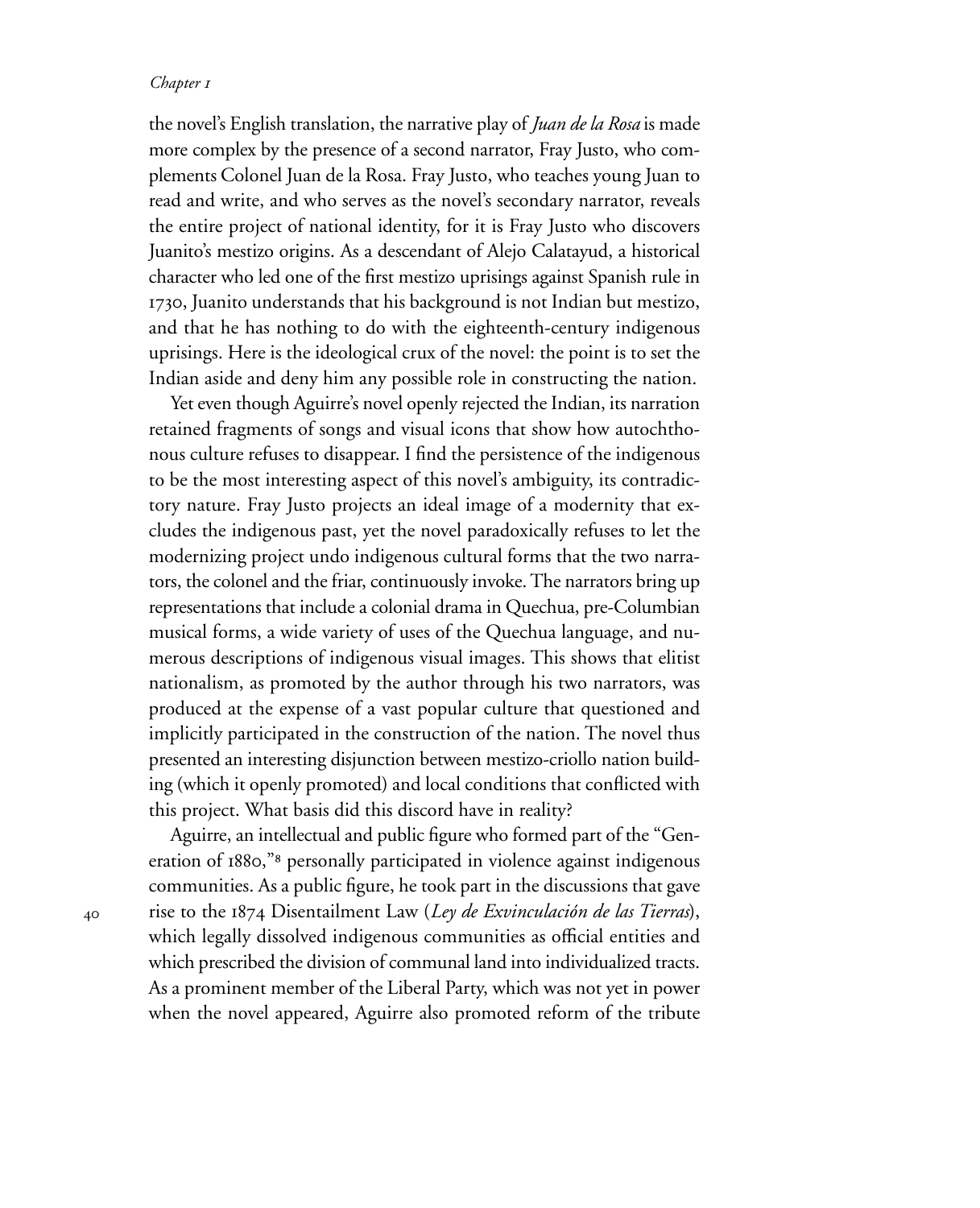system, with the objective of creating a universal property tax in place of the "indigene tax." This legislation would give rise to the prolonged, accelerated expansion of the great estates over the next forty years, a process that deeply affected the Altiplano region around La Paz as well as the Inter-Andean Valley region of Aguirre's hometown.

Aguirre's open rejection of the Indian and his promotion of a modernizing, exclusive Liberal project coincided with the narrative function of his novel, which expressed the official vision of what the nation should be. This conception of the novel and Aguirre's politics agrees with Benedict Anderson's (1983) argument, which also grants to the intellectual elite a primary exclusive role in carrying out cultural nation building. As exemplified by the proposals of the Liberator, Simón Bolívar, Anderson argues that this ideal formulation establishes a close relation between the nation-state and a select group of enlightened citizens born within the nation's borders. This ideal construction of the nation, which Anderson defines "in an anthropological sense" as a "politically imagined community," is what establishes the abstract model of relations between citizens extending uniformly throughout the nation's territory, uniting all its inhabitants. The fact that there may be great diversity among these citizens does not keep them from creating a shared mental image of the nation. This imagined community corresponds to the need for a "brotherhood of equals," constructed through a necessary disjunction between abstract representation and concrete social practice.

Much as the concept of the "imagined community" overlooks the social and ethnic divisions underlying the historical formation of any nation, the nuclear family contrived by Aguirre in *Juan de la Rosa* significantly disregards the indigenous rebellions. Instead it promotes the elitist memory of mestizaje as represented by Alejo Calatayud. This ideological process thus disregards the constitutive relation between the mestizo model of the nation and its conditions of production and reproduction. The mestizocriollo elite's struggle to construct the nation cannot be separated from their efforts to resist indigenous pressures. Aguirre's elitist construction was therefore one-dimensional, because it maintained the elite's point of view; yet it was also conflicted, for it did not completely free itself from indigenous culture. This conflict was not an invention of the novel; on the contrary, it corresponded to concrete facts of social reality.

 $4I$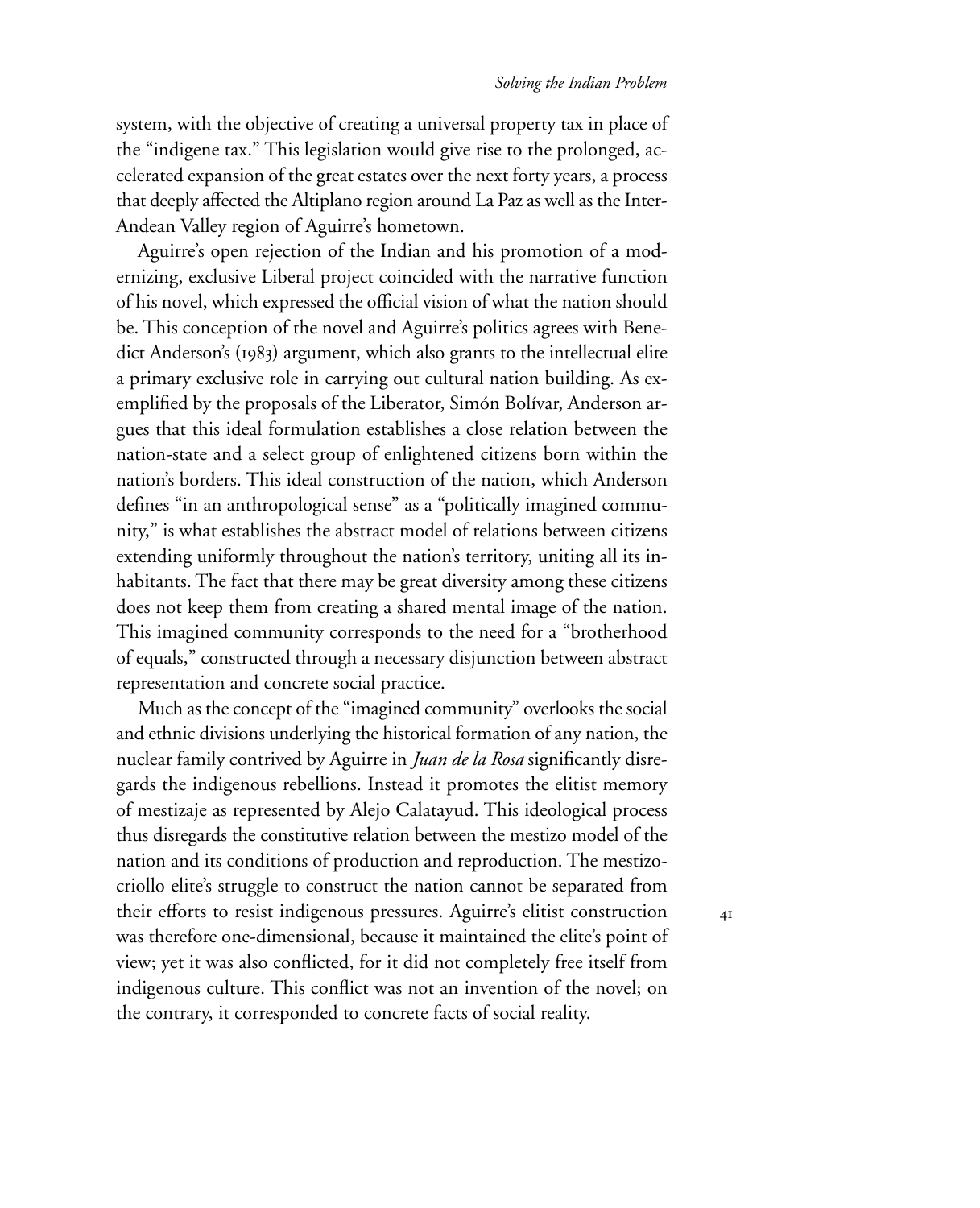Indigenous experience shows that two relatively independent political camps were involved in constructing the Bolivian nation: the mestizocriollo elite and the indigenous subaltern movement. The Federal Revolution of 1899 occurred at the intersection of these two camps, a fact too rarely taken into account in explanations of how Liberalism functioned as a governing ideology. If the mestizo-criollo project can be explained in terms of the imagined community and of the importance of letters (*lo letrado*) in nation building, then this project cannot be studied without connecting it to the impact it had on the subaltern population.

*Vengeance* and *brutality* are the terms most often used to explain the indigenous movements of the nineteenth and early twentieth centuries. Marta Irurozqui (2000) has recently explained that indigenous struggles do not form an alternative project that the subaltern constructs far from the national project. On the contrary, she argues that indigenous people feel a need to take part in the dominant project itself, a fact that undermines the common-wisdom definition of the Indian as a politically premodern member of the nation. Neither passive in politics nor inscrutable to the Western mind, the indigenous community took well-defined stands on official discourse throughout the nineteenth century. Indigenous people became politicized through a gradual consciousness raising, no matter how insulated they may have been in their daily lives. The key link between their communities, public life, and national politics was the problem of land. As their political consciousness was raised, indigenous people realized that obtaining citizenship would allow them to hold on to their community land. They therefore demanded that the nation-state recognize their tribute payments (a legacy of colonial rule) as an expression of their loyalty to the republic, and furthermore, that schools be built so that Indians could become literate and participate in elections as citizens.

These demands are not well known, because they have become confused with the ties of *compadrazgo* (spiritual kinship, as between a child's parents and godparents), which Indians commonly held with mestizos and criollos, and through which they came into contact with the state and with state authorities. It is nevertheless the case that interactions between the elite and subaltern were fluid throughout the nineteenth century. It is even conceivable that the lives and aspirations of the indigenous sector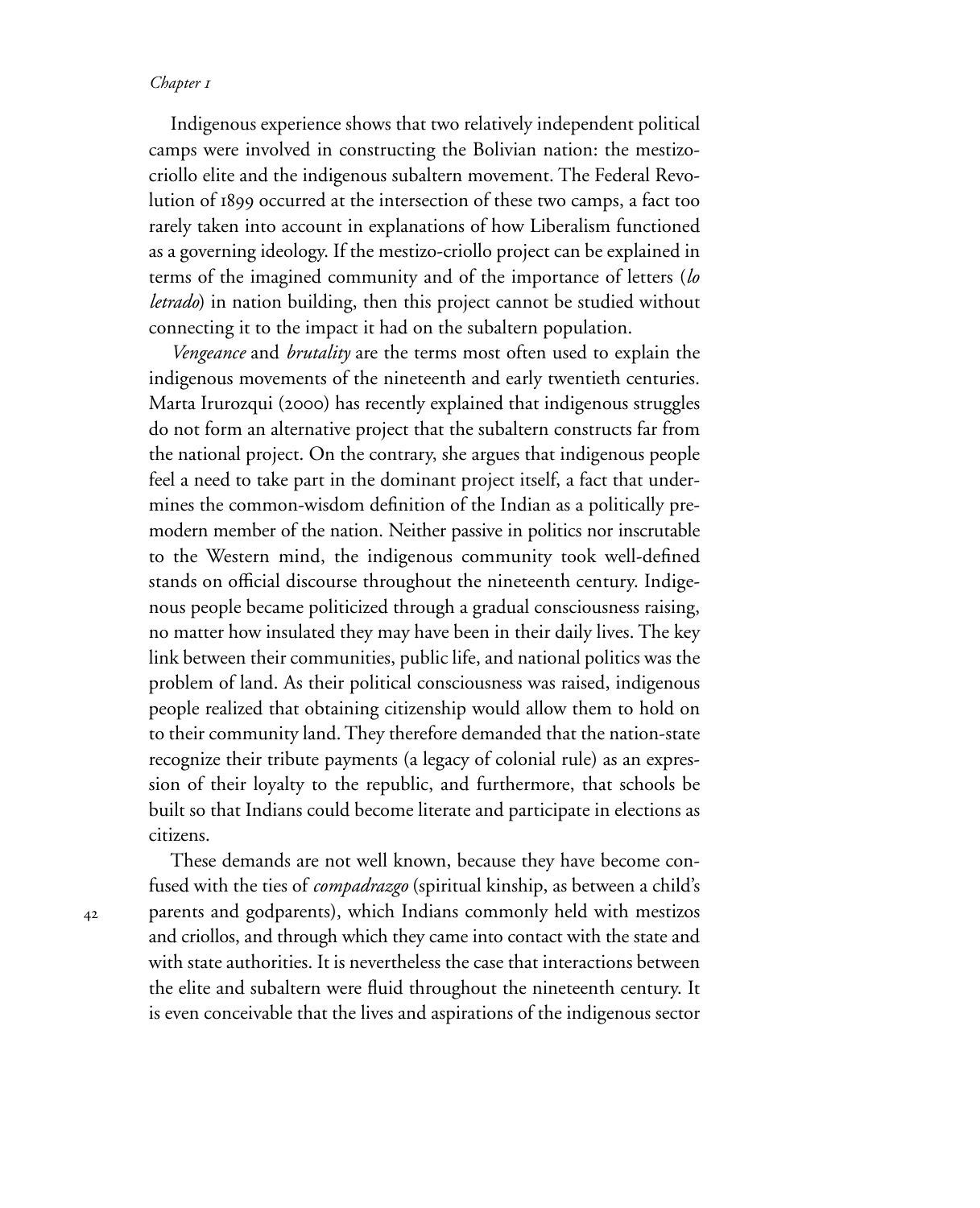were also influenced by the language and rhetoric of the dominant sectors. These reflections do not contradict the fact that indigenous people used their frequent rebellions in the nineteenth century to exert political pressure. On the contrary, these interactions help explain how the rebellions were not instinctive bestial acts, as they have been portrayed, but were consciously planned political acts. Indeed, indigenous rebellions combined insurrection with other forms of protest and political participation, making demands for such things as better access to education, recognition of the right of access to the judicial system, and the right to vote. All these demands demonstrate the desire of indigenous people to take part in building the nation. As Irurozqui notes, these attitudes were not a political given that indigenous people received like manna from heaven, but were instead a consequence of their struggle to hold on to their land.

It is significant that members of indigenous communities were fully aware of the importance of their tribute payments for guaranteeing their right to participate as citizens. Through paying tribute—a crucial source of public financing—indigenous people demonstrated their civic usefulness to the state and their contribution to the economic development of the nation. In return, they demanded the right to keep their territorial jurisdictions, name their own governmental authorities, and conserve their communal land. These are precisely the rights that contradicted the Liberal principals of citizenship and private property. Thus, while members of indigenous communities saw their communal principals as perfectly compatible with national interests, the Liberal state took the opposite stand. For the mestizo-criollo state, indigenous resistance, the indigenous desire to remain on community lands, and indigenous insistence on maintaining their own identity all constituted impediments to building a homogeneous nation.

Political reality in the first half of the nineteenth century forced the mestizo-criollo sectors to keep their hands off indigenous community lands. The demographic weight of indigenous communities and the significance of indigenous tribute to the national economy made this clear. Therefore, between 1830 and 1860 only a few feeble attempts were made at changing the tribute system. In the 1870s, however, the mining sector became increasingly important, and the share of indigenous tribute in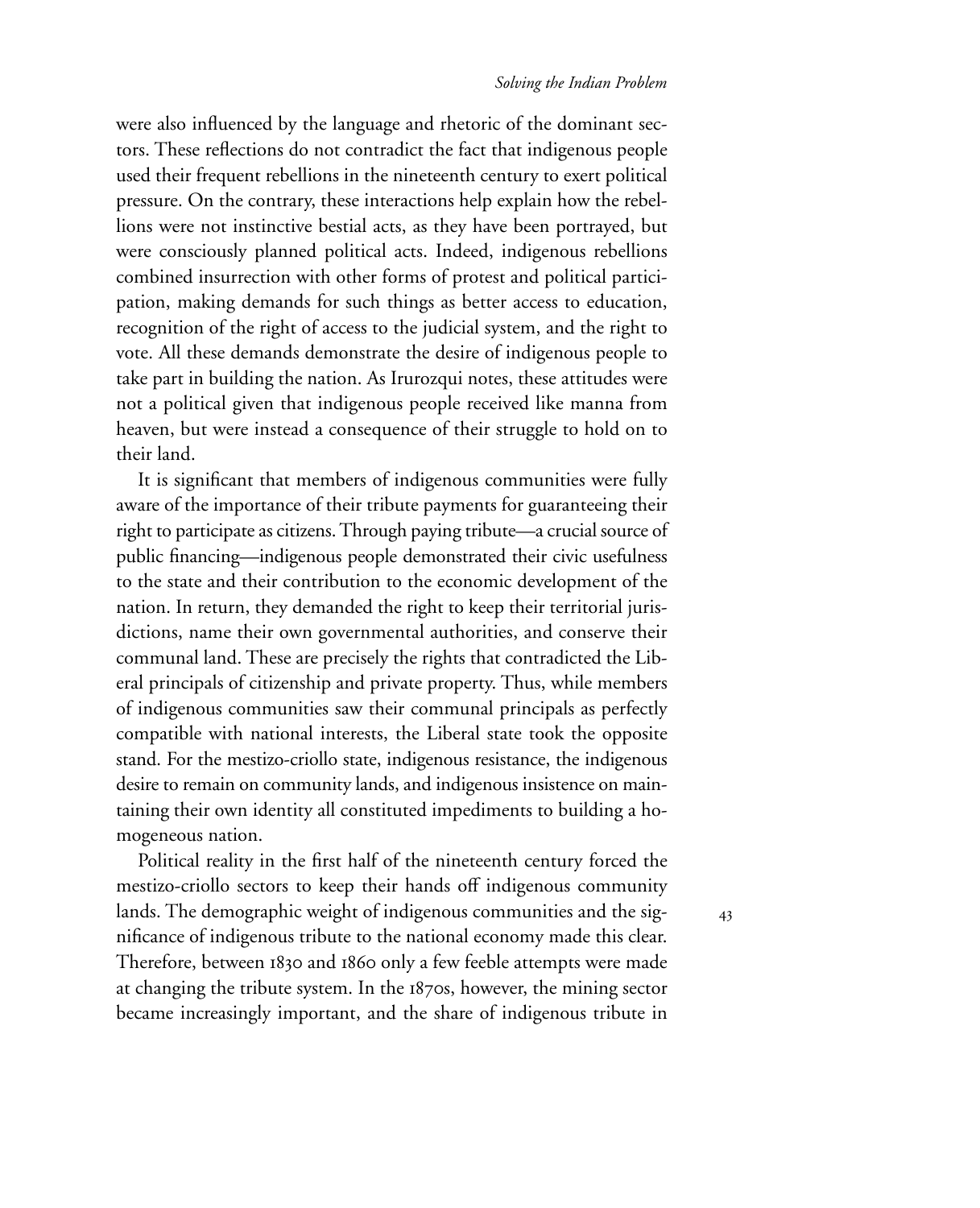the public coffers shrank correspondingly. Agrarian reform was then set in motion, and the administrative apparatus of the state went to work on reorganizing the agricultural system through a series of so-called *revisitas*, fiscal commissions that were charged with dividing and distributing communal land. Indigenous uprisings broke out all over the Altiplano region in opposition to these commissions. This process led to the Disentailment Law of 1874, which Aguirre helped promote as a prominent Liberal figure.

The fact that Aguirre's *Juan de la Rosa* ignores indigenous participation in building the nation thus forms part of the historical trajectory just described. Written in 1885, during the first years of the export mining boom, and after nascent Liberalism had threatened to destroy indigenous communities, Aguirre's novel presents an ideological project that is in line with a Liberalism that no longer had any reason to look for support among a debilitated indigenous sector whose right to hold land was on its way to extinction. I think Aguirre's vision of the Indian would have been different if he had written his novel after the events of 1899, when Liberalism had to rely on the indigenous sector to give the final blow to Conservatism in the so-called Federal Revolution.

It is difficult to know what exactly motivated the Aymara ethnic group to participate in the Revolution of 1899. One hypothesis is that the Aymara people expected to regain possession of their original territories. It is also possible that they sought the state's protection in their dispute with the new owners of their former community land, who also controlled the tribute system. Related to the latter hypothesis is the probability that they wanted to reestablish the Republic of Indians, a colonial Spanish political regime under which indigenous communities had exercised limited selfrule during the three centuries of Spanish rule, and to deepen the process of re-Indianizing the population (Platt  $1987$ ).

An alternate hypothesis, which is in closer agreement with the postulates I have followed here, concerns indigenous aspirations to participate in building the nation (Irurozqui 2000). This desire would not imply that they had completely abandoned the model of the indigenous community, but rather that they would have it linked more closely with the state. Quick to exert their rights as both community members and as citizens, indigenous people were manipulated by the mestizo-criollo sector, which needed their help to achieve victory, but which afterward denied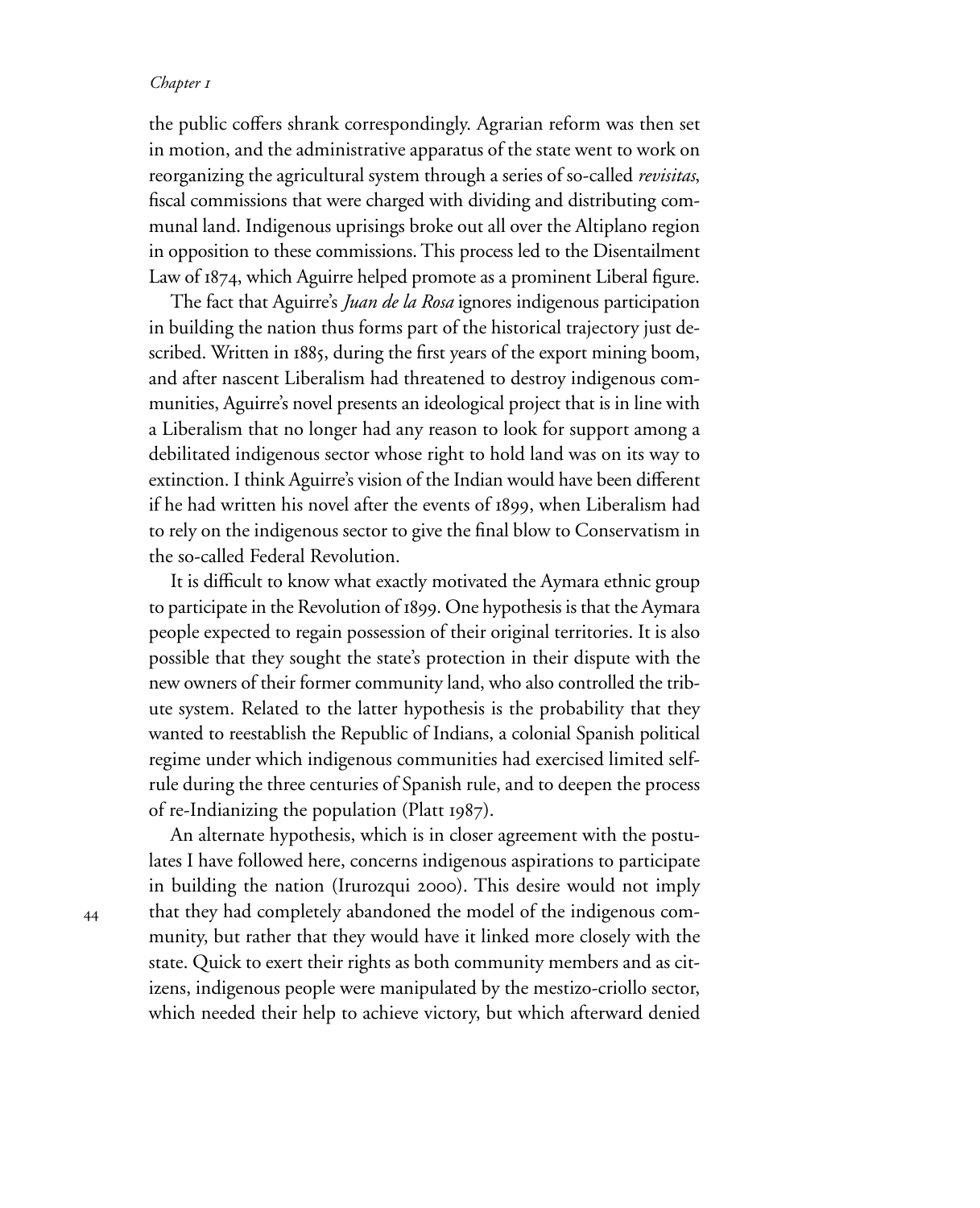them, both in practice and in discourse, any real participation in constructing Bolivian nationality.

The dominant sector had two responses to the indigenous aspirations arising from the Federal Revolution of 1899. The first response, which is well known and widely accepted, was the Liberal Darwinist position that saw the Indians as filled with a full range of hereditary defects, disqualifying them from any possible role as agents of social progress. The second, more temperate and more attuned to local cultural needs, was the discourse on the autochthonous, which recognized the Indians' vital force while denying them a capacity for governing or for self-determination. Both responses sought to prevent the Indians' social ascent, the transformation into cholos—that is, "Indianized" mestizos who follow indigenous cultural norms, as opposed to the "criolloized" Westernized mestizos and thus halt any political advancement, forcing them to remain silent guests in the nation-building project. It is clear, then, that the discourse on the autochthonous was a response to the dominant mestizo-criollo sector's effort to stop the "threatening" social mobility caused by the Indians' conversion into cholos. Tamayo explicitly denied such mobility in his foundational essay.

# Racial Regeneration and the Feigned Authenticity of the Autochthonous

The discourse on the autochthonous, which appeared in print in Tamayo's 1910 essay, *Creación de la pedagogía nacional*, had its origins in the debate between Tamayo and the Liberal oligarchy about national education. In his critical response to the pedagogical proposals of two prominent defenders of civil rule, Daniel Sánchez Bustamante (1870–1933) and Felipe Segundo Guzmán ( $1879-1933$ ), Tamayo also dissented from the mechanistic determinism of Alcides Arguedas ( $1879-1946$ ), who saw Bolivian social reality in an extremely pessimistic light.

On coming to power with the Revolution of 1899, the Liberal Party took up the task of "educationally regenerating" society. These boom years for political Liberalism witnessed the rise of a veritable cult of physical education (Martínez 1999, 362) and of improving the human body, which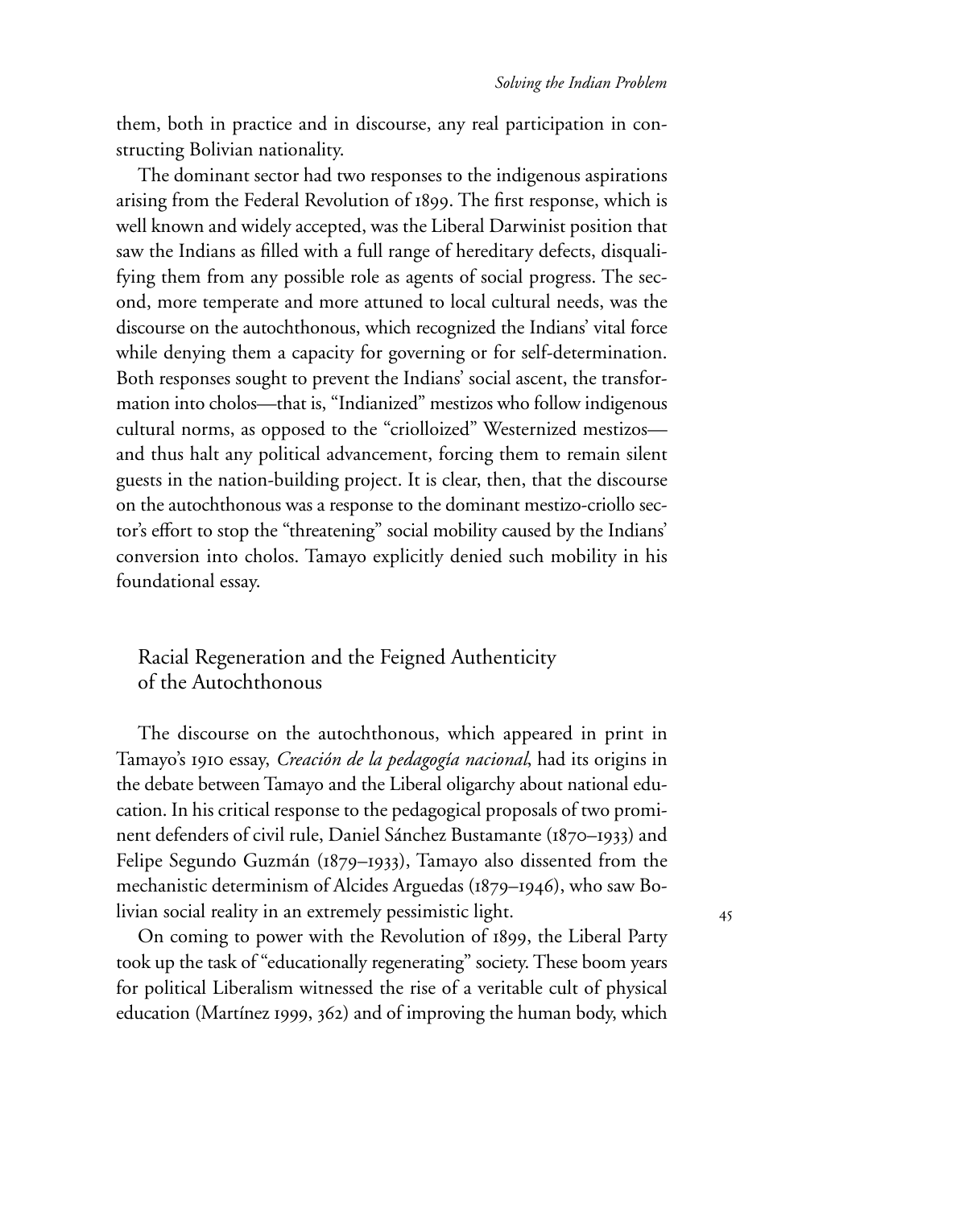was seen as a microcosm of society. Victorious Liberalism developed an ideology of progress inspired by evolutionary and social Darwinist schools, which proposed to show societies the path to take in order to attain modernity. It fell to the "teaching State" promoted by Liberalism to carry out the task of "regenerating" the social body, in order to overcome the "cultural vacuum" of the nineteenth century. Thus, the fundamental task was to cure the nation and overcome the social ills that afflicted the unhealthy social body.

While the Liberal press used the image of the nation languishing on its deathbed, Arguedas published his essay "Pueblo enfermo" ("An Unhealthy People") in Barcelona in 1909, causing an enormous and not entirely favorable impact on the nation's elite. In his essay Arguedas assumed a mechanistic relation between man and environment, leading him to postulate a basically fatalistic vision of Bolivia's reality. Geography, seen as determining the constitution of human groups, and race, determining the collective psychology of peoples, were the two axes along which Arguedas developed his rather prejudicial analysis of Bolivian society. To be Indian, from this point of view, was to be stamped by fate, for the Indian's being had been determined by the purely mechanical and immutable action exerted on him by the high plateau of the Altiplano region. "The pampa and the Indian are but a single entity," Arguedas wrote. "The physical aspect of the plateau . . . has molded the Indian's spirit in strange ways. Note, in the man of the Altiplano, the hardness of his character, the aridity of his feelings, his absolute lack of aesthetic emotions" (Arguedas 1937, ). This deterministic relation between man and environment, which Arguedas extended to an explanation of the backwardness of the republic, based on its broken geography, of course ignored all the historical, economic, and social factors that outweighed the geographic ones on which he fixated. According to his vision, man had lost any ability to transform nature. Similarly, Arguedas saw a profound disequilibrium between the nation's territory and the quality of its population. Because of this, Bolivia lacked the stability and harmony required to produce progress. If Europe was a vast, uniform plain, Bolivia was a wild, chaotic landscape. Geography thus determined development.

As for the weight that race had on the nation's historic composition and collective psychology, Arguedas set it apart from class interests, economic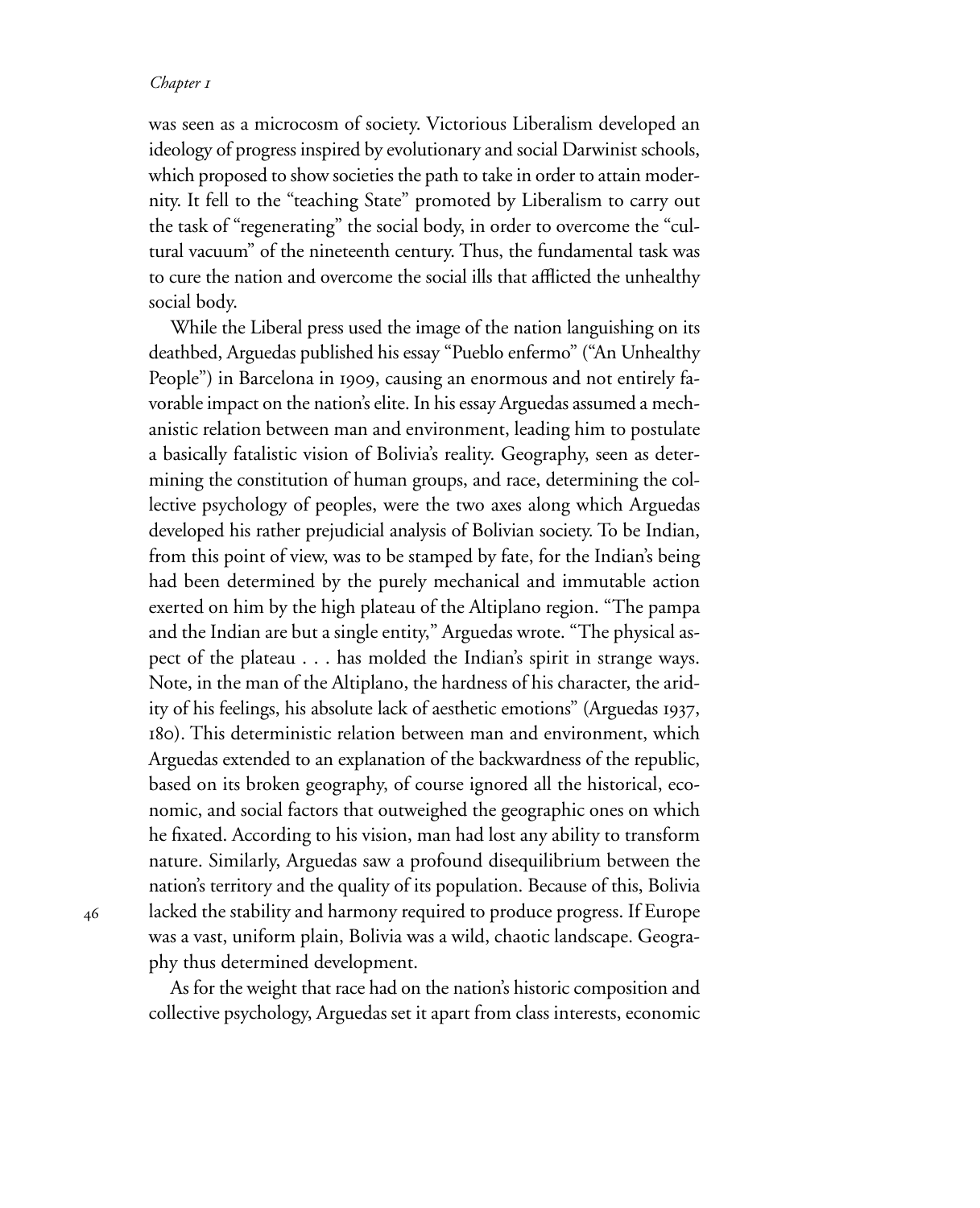#### *Solving the Indian Problem*

forces, and demography. Though his ethnocentrism in *Pueblo enfermo* does not seem to draw on Spencer's evolutionism, Arguedas was influenced by LeBon's psychosociology, and he regarded mestizaje with repugnance. He saw the most negative aspects of the Iberian and Indian races combining to give birth to the mestizo, a being incapable of playing a unifying role for the nation and whose most representative type was the cholo. Whether he became a politician, a soldier, a lawyer, or a priest, the degenerate mestizo, with his smallness of spirit, never stopped to wonder —according to Arguedas—whether or not his acts were moral or in keeping with the general welfare. The learned cholo, though freed from ignorance, remained prey to contradictory emotions, still childishly credulous or savagely skeptical. Bolivia had generally evolved in the opposite direction from all other human groups, due to the predominance of mestizos, who by displacing the Iberian racial core had made it lose its qualities and instead inherit those of the defeated race. In this way the white man had become *encholado*, "choloized."

In a word, Arguedas left nothing standing. The country—majestic but primitive, uncouth, and savage—would become morally diminished as Indians and mestizos came to form the majority. The Indian was all but irredeemable, but deserving of protection; the mestizo was a degenerate, a cholo, an heir to the worst work habits of both whites and Indians. The criollo minority in power also tended toward *encholamiento* (choloization) and allowed their social institutions to degrade and gradually become sapped of any positive virtues. But Arguedas also proposed political, moral, and pedagogical solutions. Like a memory aid for the governing Liberal oligarchy, *Pueblo enfermo* argued that more adequate attention be paid to instruction by opening normal schools, centralizing the universities, educating the Indians, sending students abroad for specialized training, all of which would be important in molding the national character. He also called for the adoption of a national policy of selecting civil servants according to their qualifications and for constant vigilance against demagoguery.

The Liberal elite apparently agreed with his diagnosis. The nation's endemic ills should be treated with the regenerative cure of awakening its inner energy, which would begin by remodeling the physique of the Bolivian populace. Thus, in order to "endow the pupil with a healthy,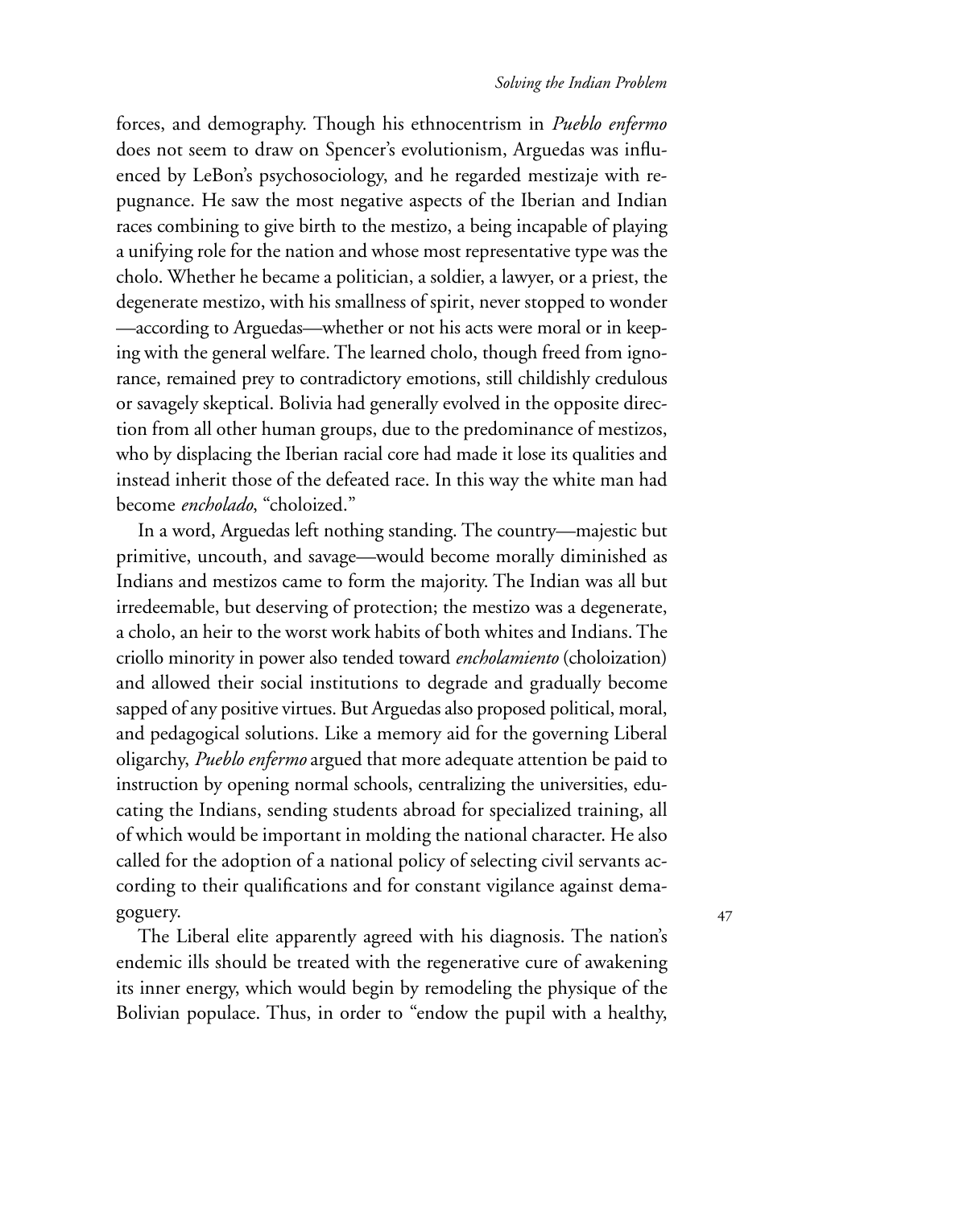vigorous, and beautiful body; a sensitive, generous heart; an intelligence rich in practical ideas" (*La Mañana* 1910, 2–3), the Liberal rulers placed particular emphasis on physical education. It was not simply a matter of creating strong and physically healthy bodies. The aim, above all, was to forge a strong will through the acquisition of the moral virtues of more advanced Western societies. To achieve this goal, the ideal of education had to be understood as molding the body's physique so that it would in turn condition the individual's spiritual and psychic transformation.

Integral education, a foreign model that the Liberals copied from the teachings of Herbert Spencer, influenced the thought of Daniel Sánchez Bustamante and Felipe Segundo Guzmán, who each traveled to Europe to study the most appropriate educational systems for regenerating the indigenous race. From 1905 to 1908, Sánchez Bustamante presided over a commission charged with creating a system of teacher training, which did not exist in Bolivia until the 1909 opening of the Advanced Normal School of the Republic under the directorship of Belgian educator Georges Rouma. As head of the commission, Sánchez Bustamante traveled to France and Germany to observe their pedagogic models in person; he paid close attention to physical education in the schools he observed, and he decided that the most appropriate model was the Swedish gymnasium or high school.

The Swedish gymnasium, more than either the French or the German, was based on the theory of integral education. It aimed not only to make the body strong and agile, but to develop intelligence and to forge a sense of morality in students. The Bolivian elite admired the French and German models for their military discipline, but felt that the time had come for an educational model that would wean their citizens from the military *caudillismo* (dictatorship) that had plunged Bolivia into chaos in the nineteenth century. In separate articles in the *Revista boliviana de instrucción pública*, Sánchez Bustamante and Guzmán each expressed their admiration for the Swedish, "a beautiful, graceful, serene, hardworking race, who seem to have fused in their veins the richest remnants of the primitive Germans and the valorous Vikings" (Guzmán 1907, 40). The foreign solution that they found in the Swedish gymnasium seemed to be the key to resolving the "indigenous problem" and regenerating the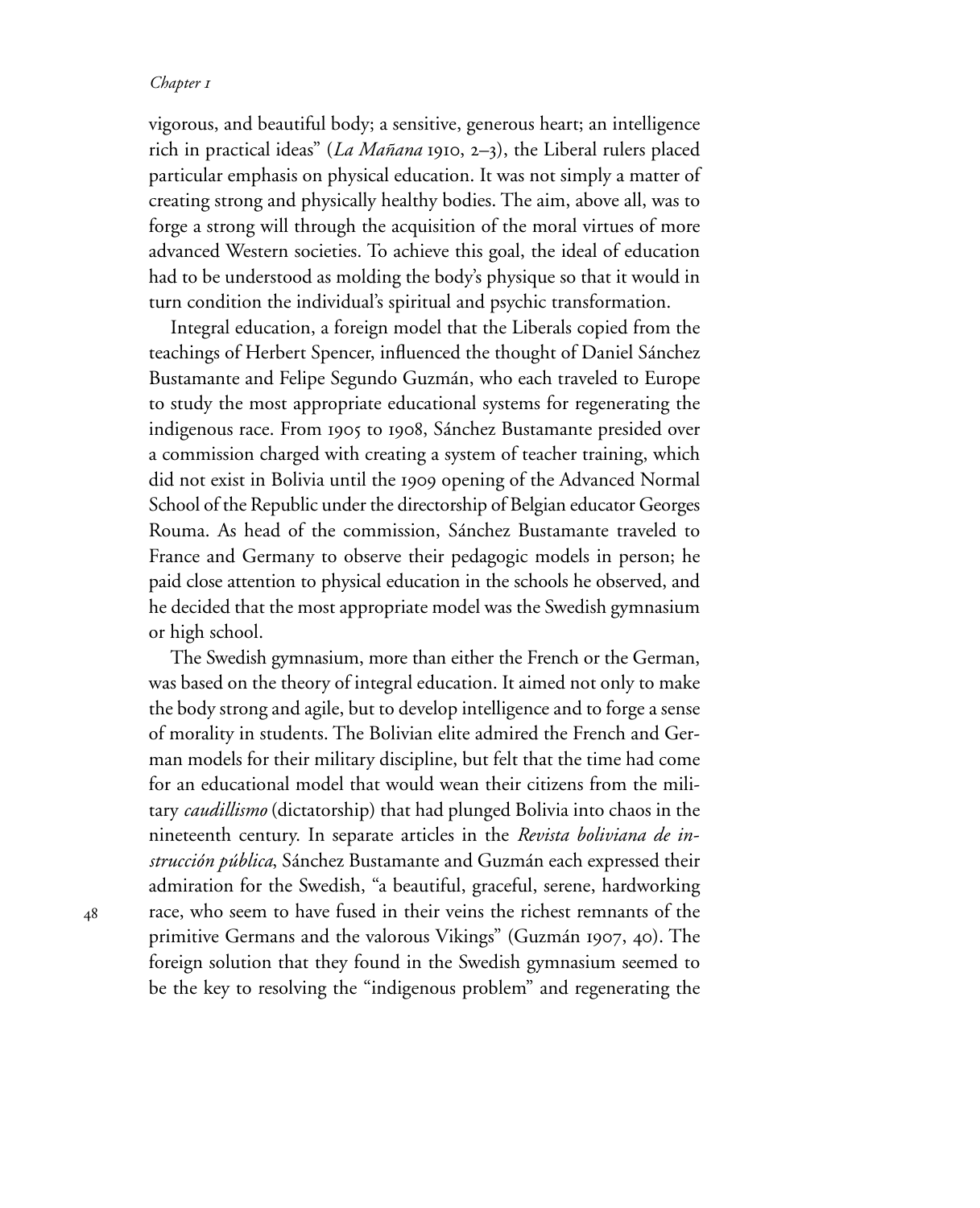race, both physically and mentally. Sánchez Bustamante (1910, 15) declared that "one cannot imagine a healthy spirit in a feeble body, nor a placid soul in a base, sluggish casing." In other words, it was time to transform the Indian's base, sluggish casing into a graceful body like that of the Swedish race.

Franz Tamayo responded to the Liberals' proposal for regeneration in a series of fifty-five editorials that he wrote in the newspaper he edited, *El Diario*. Collected and republished in under the title *Creación de la pedagogía nacional*, these articles sharply criticized the Liberal impulse to imitate European pedagogical models indiscriminately.

Tamayo was an intellectually restless young man who had accompanied his father, Isaac Tamayo, on a long trip around Europe following the Federal Revolution of 1899. The young Tamayo was profoundly marked by his father's solitary criticism of the nineteenth-century Bolivian elite, to which he himself belonged. Averse to the Francophile tastes of the elite, the elder Tamayo instilled in his son the need to see Bolivia with his own eyes. According to Roberto Prudencio (1977, 31), a highly original Bolivian essayist whose aesthetic theories are treated in the next chapter, Isaac Tamayo was the first Bolivian intellectual to understand the value of the autochthonous, as well as the first to realize that the Indian and the cholo are Bolivia's deepest reality, "the flesh of our reality." The younger Tamayo's 1910 book was deeply influenced by his father's essay *"Habla Melgarejo"* ("Melgarejo Speaks"), written in response to Mariano Melgarejo, one of the most savage caudillos of the nineteenth century, whose government officially dissolved indigenous communities as legal entities. Writing about Melgarejo gave Isaac Tamayo a chance to explore the natural results of republican life, in order to "reassess our autochthonous values and build upon them a life of our own" (Prudencio 1977, 39). Isaac Tamayo eschewed Francophilia and put ideas in Melgarejo's mouth that would reappear in Franz Tamayo's book, above all the idea that Western progress could be studied and exploited, as Meiji Japan exploited it, so long as it does not run counter to the true strengths of Bolivian reality, that is, counter to its autochthonous culture.

Isaac Tamayo made an abiding impression on his son's intellectual work. Tamayo's mother's influence was of a quite different nature. Little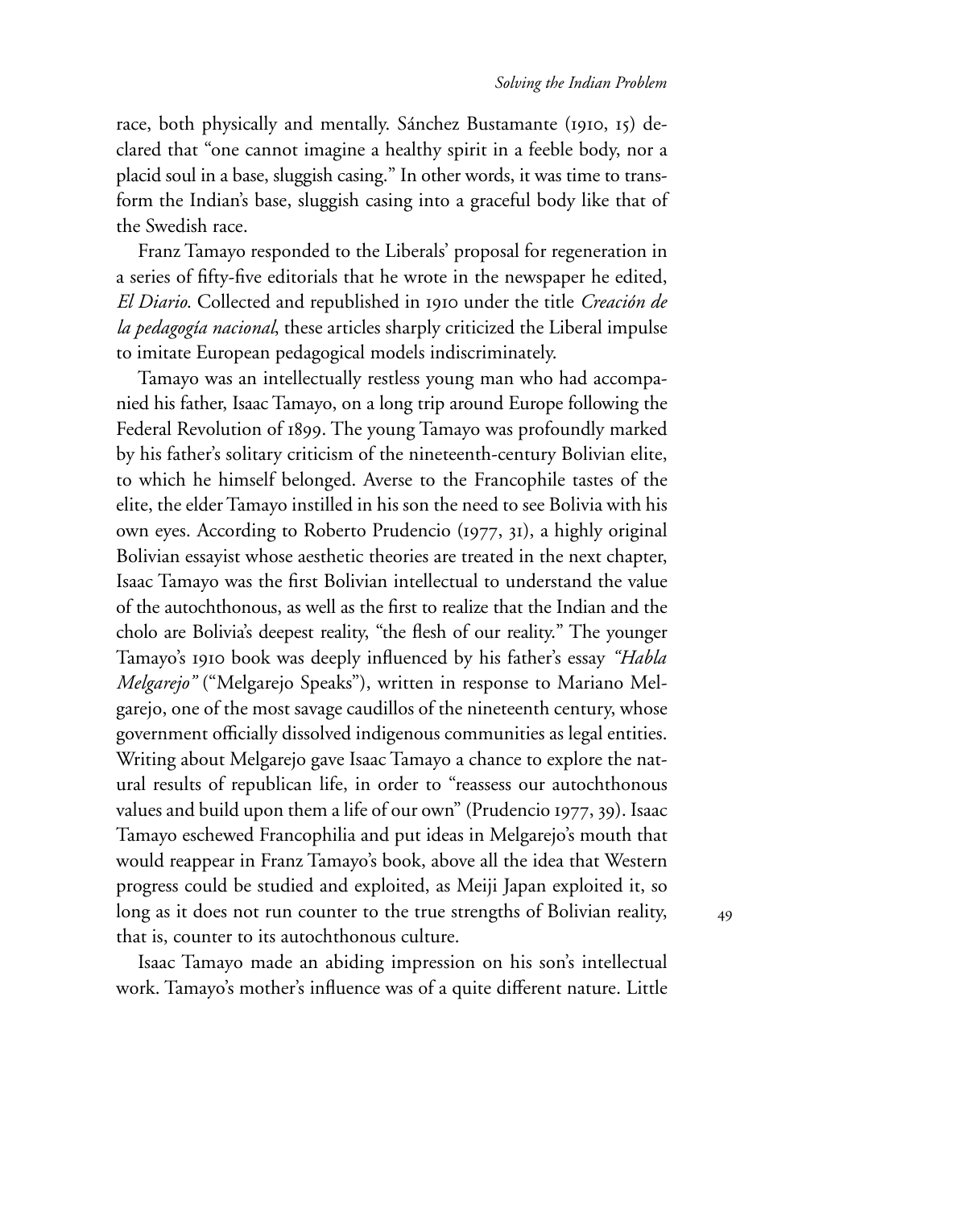is known of Felicidad Solares except that she was descended from a line of caciques (Indian nobles and community leaders). The only information we have is the short filial homage that Tamayo rendered to her in a scathing rebuttal to essayist Fernando Diez de Medina, who had wounded Tamayo's sensitivities by referring to his alleged cholo origins in *Franz Tamayo, hechicero del Ande* (1944). Rejecting the notion that he was of cholo blood, Tamayo  $(1944)$  wrote: "On my mother's side, there is no *birlochaje* [the process of forming cholos] in my race nor in my blood. Every virtue of the ancient American woman, further embellished by the light of Christianity, shone brightly in the proud Indian woman who was my mother." An interesting way to define himself: exalting the indigenous while suspiciously regarding the mestizo, who could so easily become degraded and choloized.

The editorial series that Tamayo wrote in 1910 and then compiled as *Creación de la pedagogía nacional* formed an open debate with Felipe Segundo Guzmán, whose *El problema pedagógico en Bolivia* was published the same year. In his counterarguments, Tamayo argued that the nation's educational problems should not be addressed by contemplating European models, but only by looking to the vital strengths of Bolivia itself. What needed to be studied were not foreign methods or models, but the soul of Bolivia's own race. The intimate aspects of his own inner life were what a man of action needed to uncover. Departing from the Liberal positivist concept of civilization, Tamayo proposed that local culture be more closely studied. If civilization is the stage one reaches through instruction, Tamayo argued, it should be subordinated to the exercise of the will. Education is not a matter of accumulating the baggage of facts in our brains, but rather what we can forge with our own wills. More than ideas and knowledge acquired through intelligence, the important thing is to learn our own customs. Thus Tamayo placed two orders of knowledge in opposition to one another: education and instruction. Instruction is objective, rational, but not transcendent, because it does not allow us to discover the nation's essence. Conversely, education is subjective and transcendent, because it leads us to discover the depths of our characters and our souls, the vital strengths of our existence. In *Creación de la pedagogía nacional* Tamayo sought to discover this will, this national character. If this is our goal, Tamayo argued, we will not get far by sending pedagogical com-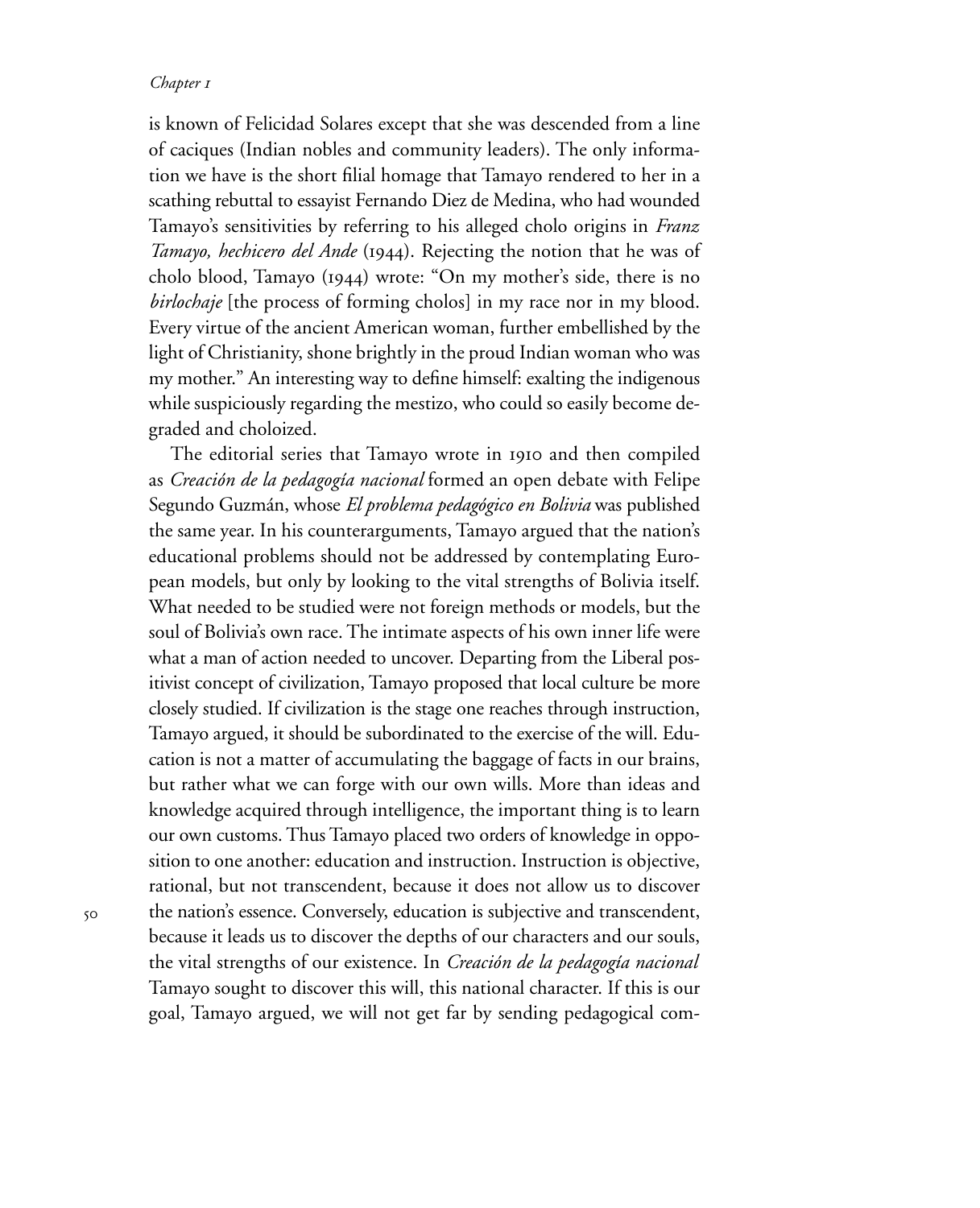#### *Solving the Indian Problem*

missions to Europe so that they can study alien models that will be of no help in discovering our own vitality. The conclusion that Tamayo reached in his comparison of instruction and education could not have been more paradoxical: rational instruction leads to mummification, whereas education in one's own vitality leads to the discovery of existence. It is not by thinking but by acting that we reach a true comprehension of existence. This disdain of reason led Tamayo to the irrationalist suspicion that intelligence, divorced from the vital strengths of existence, falsifies reality  $(Albarracín 1981).$ 

Education consequently means the wakening of national vitality, which is the same thing as wakening the energies of the Bolivian race. In his first editorials, Tamayo gave primacy to the internal, endogenous aspects of culture. Bolivian national culture could not be found in the criollo nor in the mestizo, both of whom too often turned into the unruly cholo, but rather in the subjugated Indian. The Indian had virtues that both the mestizo and the white man lacked. He was autonomous and strong, concrete and disciplined. He had the strength of will, undeveloped though it may still have been, that organized social life demands. All his labors were fertile and productive, despite the hostility that surrounded him and the scorn he faced from the other sectors of society. In sum, the Indian was the repository of the nation's energy.

As Tamayo continued writing his articles, however, he began to put an interesting twist on his argument for the primacy of action over reason, and his text ends by giving first place to mestizo intelligence, which may be disorderly, infantile, incipient, yet a factor for progress. Tamayo's discourse thus began to accommodate the inner factors of culture to the external factors of Western progress that indigenous vitality would not consider, or openly disdained. Hard as the environment he inhabited, the Indian withstood the slings and arrows of Western civilization as if that were his strange vocation. His resistance to change and to passive acceptance of the foreign elements in the civilization that defeated him was both a virtue and a defect in his racial character. The Indian was a body and a will that endured. His soul, withdrawn into itself, explained the Aymara's psychology. Deprived of intelligence, the Indian was pure will and character, untouched by aesthetic imagination or metaphysical thought. It was thus pointless to search in the Aymara race for any hint of a higher

 $5I$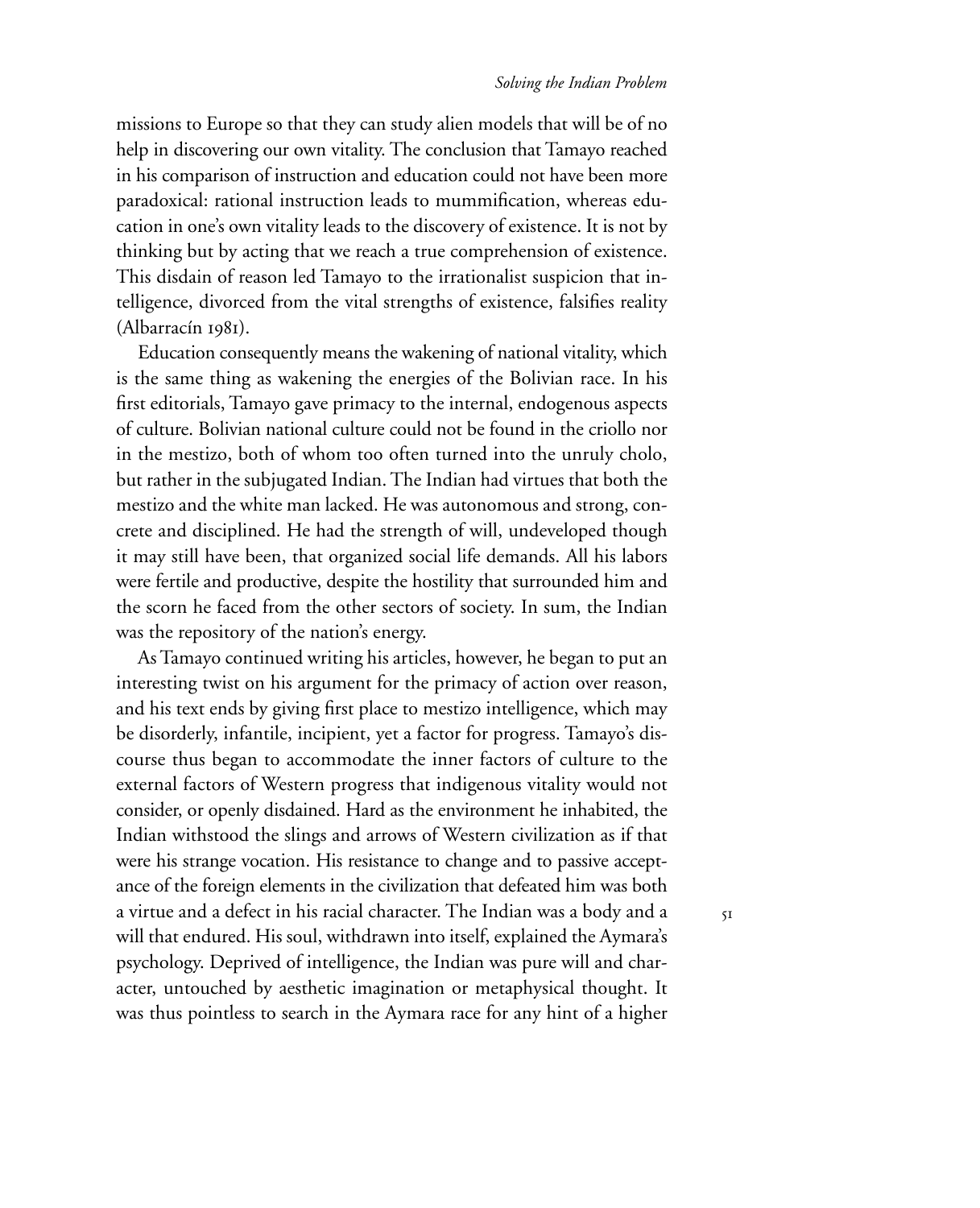intelligence. That was a quality of the mestizo, who displayed quick understanding, intellectual liveliness, and an aptitude for understanding aesthetic forms. The mestizo, however, lacked the European's will. Worker or artist, writer or architect, his acts had no personality. He therefore lived a life of volunteering and of imitating what is not his own. Good at copying, but lacking sufficient willpower to create anything truly his own, the mestizo was incapable of putting the imprint of his will on things.

These sharp differences between Indian and mestizo could be overcome, Tamayo argued, by applying different pedagogical roles to each race. The Indian's education called for a pedagogy of love and patience, the mestizo's instruction for a disciplined pedagogy that would develop his intellect. The two pedagogies would take different paths: the Indian's would work from his will and regal physique; the mestizo's, from his head and his intelligence. Tamayo's proposal fashioned an ideal image relating the Indian to the Westernized, criolloized mestizo, but at all costs avoiding the Indian's devolution into a cholo.<sup>9</sup>

Tamayo's essay interferes with and controls the Indian's social mobility, erasing the fact that at the time he was writing the community heads of "aboriginal lands," the literate Indians sometimes known as "caciquerepresentatives," were attempting to recover their communities' lands by creating political and social alliances with lower-class urban mestizos. The goal of the cacique-representatives' political movement was to create patron-client relations that might supplant the domination of the ruling mestizo-criollo sector (Irurozqui 2000; Rivera 1984). The politics of these literate Indians and their lettered cholo allies, acting as pueblo lawyers (commonly dismissed as shysters), as subversive politicians, or as members of craftsmen's unions, was deliberately overlooked in Tamayo's essay. His book eliminated the *real* possibility that the Indian might transform himself into a lettered cholo, replacing it with the *ideal* metaphor of the Westernized, mestizoized Indian, in keeping with the interests of the landowning mestizo-criollo sector.

 $52$ 

We should not confuse Tamayo's concept of a national pedagogy with a literacy campaign. If some sectors of the nation overcame illiteracy, Tamayo argued, that might even be a regressive factor, an impediment to national consolidation. Take the cholo, for instance. He knew how to read and write, and after a twisted, mediocre bit of schooling had man-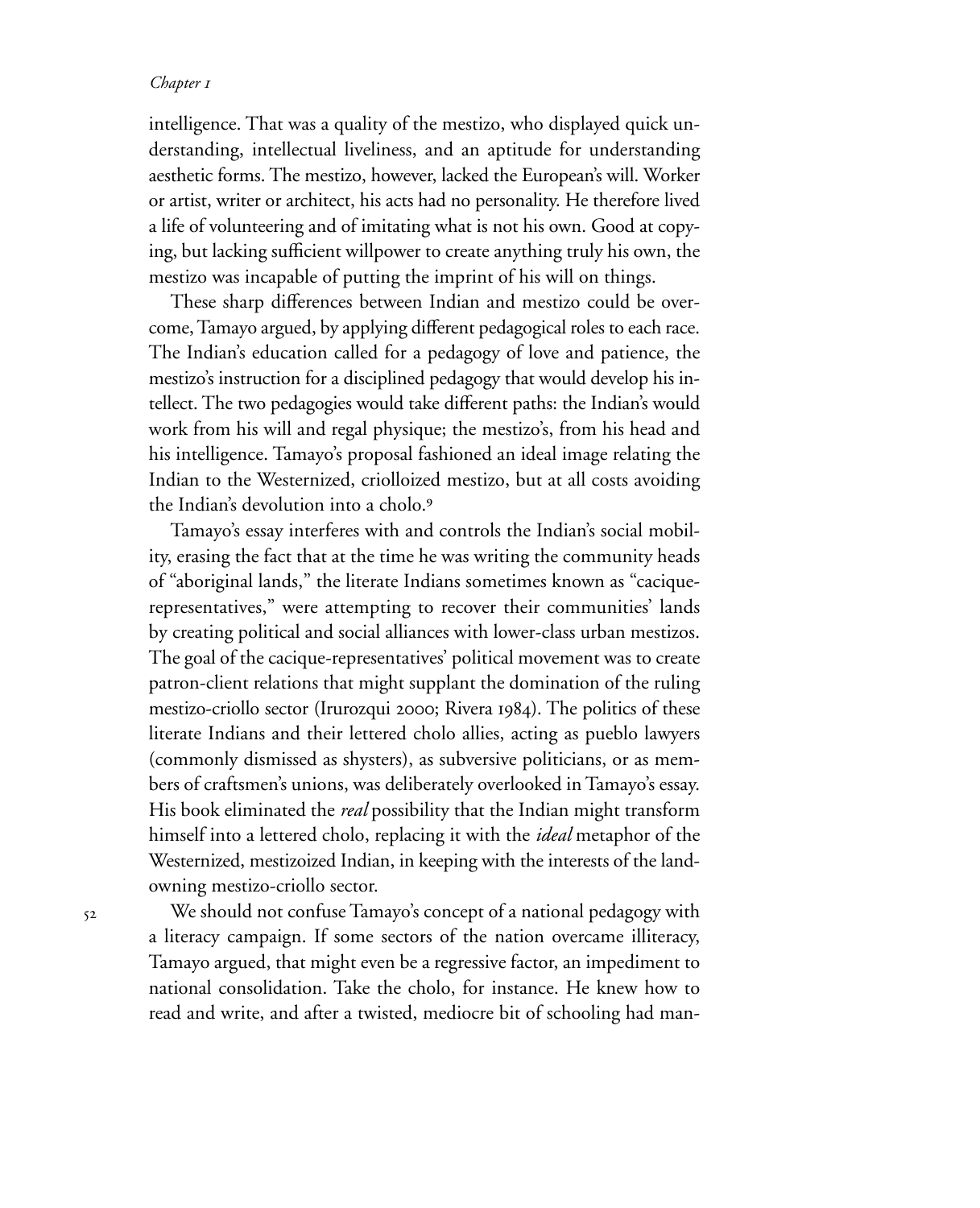$53$ 

aged to become a politician, a lawyer, a provincial judge, a village priest, a bureaucrat in the state apparatus. For Tamayo, the cholo was all this and more: a social climber, an upstart, someone we should guard against. Socially speaking, the cholo was a parasite; politically, a present danger; economically, someone who got far more than he gave. The cholo was the product of education with all its ills. Tamayo felt that even the criollo had been choloized.

Tamayo would check the Indian's devolution into cholo, and would discipline social facts with a bodily metaphor, which we will explore below. This metaphor was an ideologically ambiguous proposal. Tamayo appears not to have noticed the conflict it created between the internal and the external, between life and reason, a conflict that came to characterize the discourse on the autochthonous. Let us look at it more closely before returning to the irrationalist construction of his *mestizaje ideal.*

Perhaps the most interesting aspect of *Creación de la pedagogía nacional* was the anticolonial tone that Tamayo gave to his discourse. Refusing to imitate the rationalist methods of European positivism, Tamayo aimed to reclaim the vital indigenous energy of Bolivia. Tamayo's anticolonialism, a precursor to the nationalist rhetoric of later decades, assumed the necessity of constructing an original identity. This presumption fused the notion of the autochthonous with the idea that Bolivia's indigenous roots were the source of its energy and vitality. The discourse on the autochthonous, in searching for the indigenous will, repudiated the degeneration into which the criollo had fallen.

But this discourse, which sought to recuperate the indigenous, at the same time recreated the social fractures of the colonial order, for it could not resolve the contradictions between the indigenous "interior," with its particular communitarian vision, and the mestizo-criollo "exterior," ruled by European models of observation. Tamayo's discourse on the autochthonous reflected these contradictory impulses. By referring to the Indian's vital energy, Tamayo showcased his differences with European positivist models. However, when he advocated the development of the mestizo's intellect, he combined this indigenous difference with Western forms, which, though deriving from a European irrationalism that contradicted positivism, nonetheless added up to yet another foreign gaze on the local culture to which Tamayo hoped to return its strength and originality.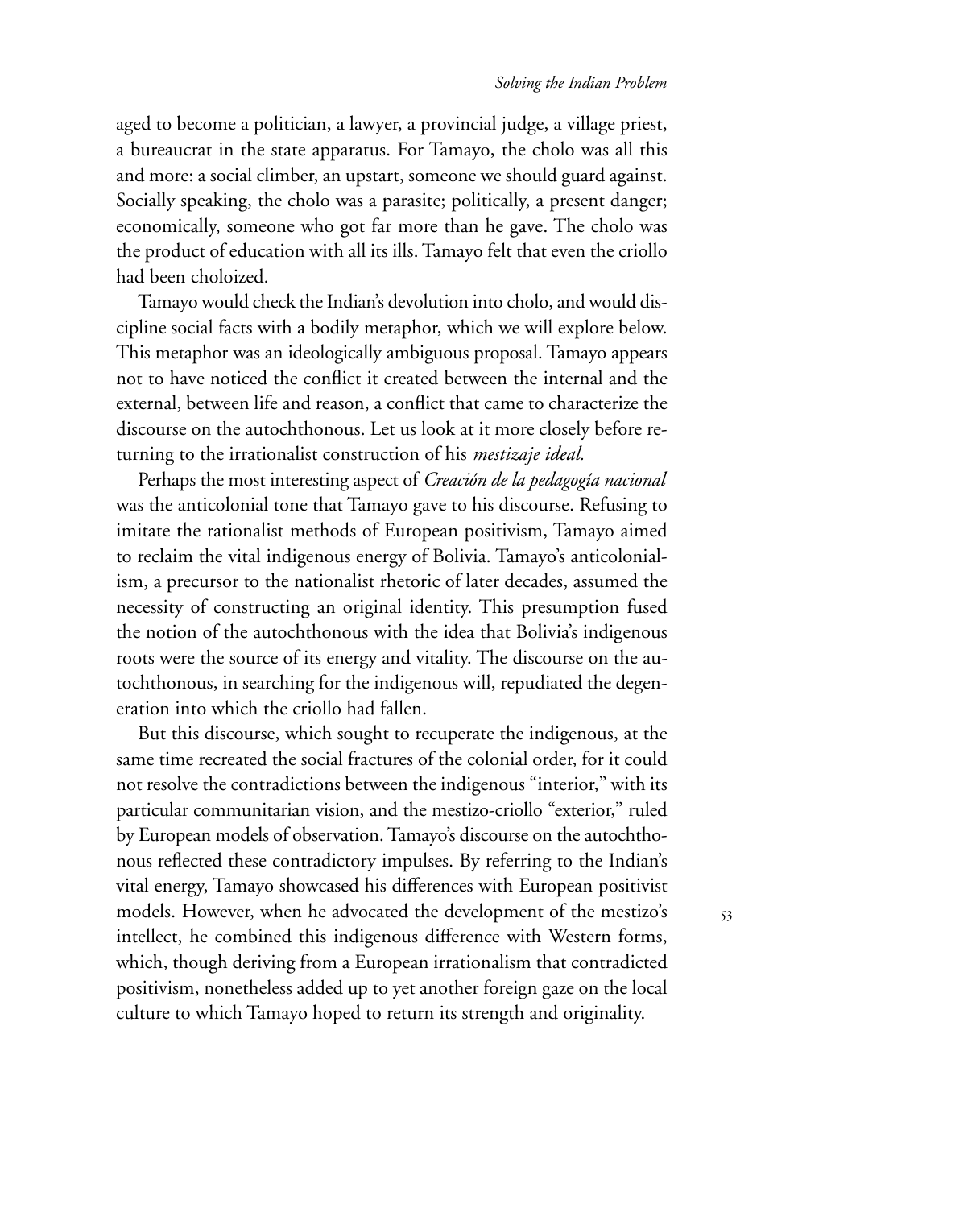This double discourse had an interesting characteristic. It fervently argued that spiritual or cultural dominion is a sovereign territory that should never be handed over to Western civilization, yet on the other hand it crafted a new cultural model that only deviated in appearances from the Western imaginary. It was not French-style positivism that guided Tamayo's imagined community, but the German irrational vitalism that he borrowed from Nietzsche and Schopenhauer. It is therefore hard to argue that Tamayo imagined a truly autochthonous community. His double discourse did not promote a "double critique," as Walter Mignolo (2000) has called the "border epistemology" from which the colonized thinker learns the consciousness of the colonizer and the colonized at once, while the colonizer only knows his own monotopical consciousness and can only visualize events from his own, exclusive, Eurocentric perspective. In other words, even though Tamayo insisted he had corrected the positivist, Liberal observer's gaze, his point of view was still that of the European colonizer. Tamayo was not a peripheral thinker who thought from the standpoint of colonial reality itself, but a moderate metropolitan thinker who continued to see the colonized reality through the lenses of European methods of observation. We will study this aspect of his thought in more detail in the next section.

The search for a discourse on the autochthonous did not express the point of view of indigenous subalternity, but rather reproduced that of mestizo-criollo reason, which manipulated the people's energy and was capable of dominating society. This discourse proposed a different path than that of nineteenth-century Liberalism, which had divided reality into European civilization and American barbarism. Instead, the discourse on the autochthonous exalted indigenous culture and the telluric strength of the environment, both of which, guided finally by mestizo intelligence, would overcome mechanistic determinism and social Darwinism.

# The Irrationalist Construction of the Nation

Tamayo constructed Bolivian national identity by interweaving a European hierarchical model of spiritual evolution and moral authority with the local, subjective content of the indigenous. Presented here are analy-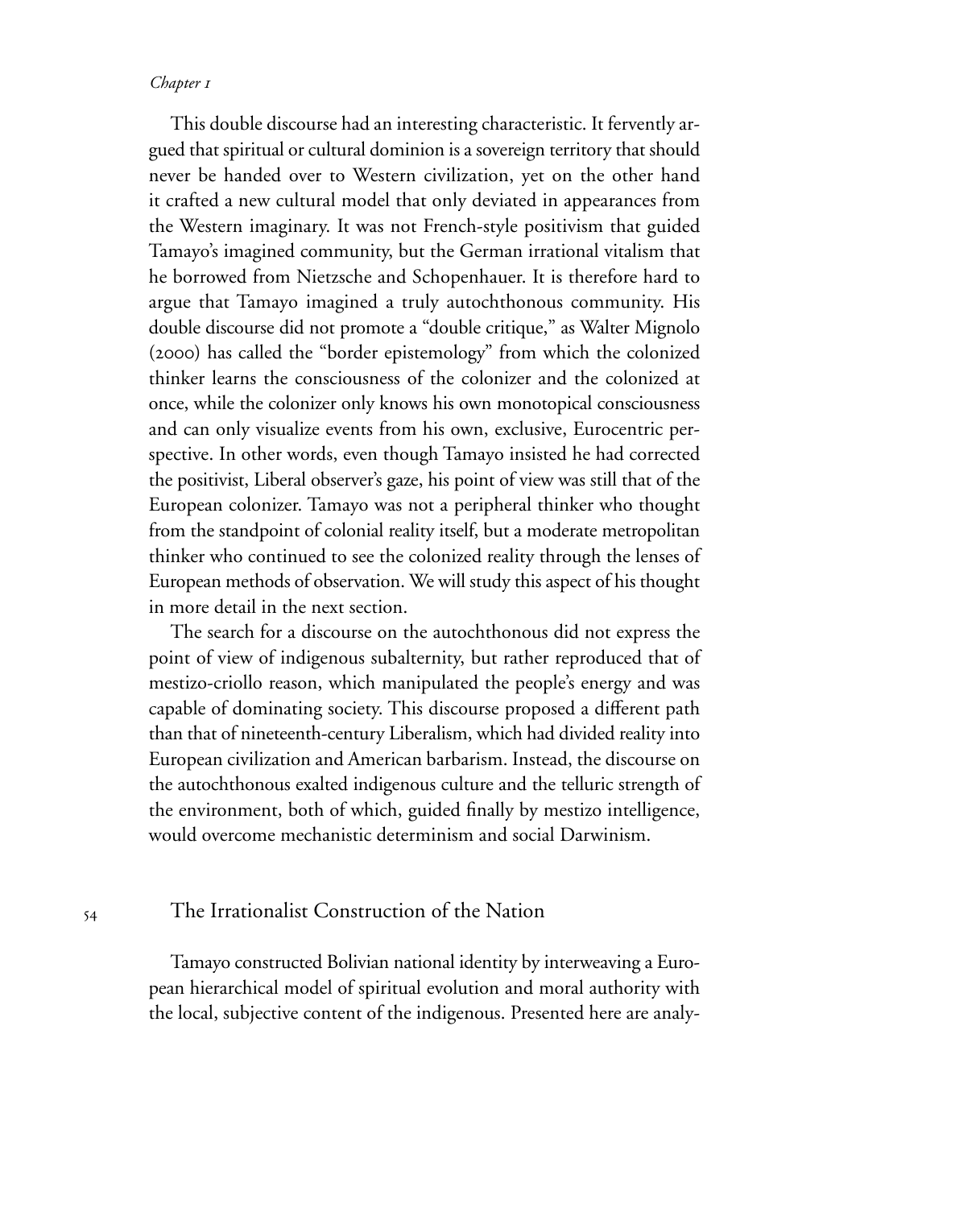ses of the construction of this relation model for identity formation and of the details of the bodily metaphor that expressed this model.

At the close of the nineteenth century, the Liberal horizon of visibility modified the racial classification system known as the *sistema de castas* that had governed colonial society. Based on the presumed superiority of the criollos who dominated the indigenous people and who considered them culturally and racially inferior, the sistema de castas never took into account a division of society into economic classes prior to the triumph of Liberalism. The colonial racial system made a Manichean division of society into those who should be considered superior and those who should be seen as inferior. It discriminated against the mestizos to a greater or lesser degree, depending on how close their social group was viewed as being to one pole or the other. The slow process of social ascent, which occurred over a period of generations, eventually led eighteenth-century colonial society to discriminate between mestizos proper—those who tended toward the dominant criollo pole, adopting Western cultural norms—and cholos, the mestizos who remained culturally linked with the subjugated indigenous pole. With this differentiation between mestizos and cholos, the mestizo group consolidated the social position they had won by repudiating those below them and appropriating the social and cultural values of those already at the apex of the sistema de castas. By the end of the eighteenth century, colonial society comprised a dominant mestizo-criollo pole, and a subaltern cholo-Indian pole (Rivera 1993, 67; Barragán 1992, 17-44).

Liberalism partially modified this colonial framework by adding economic and class ingredients to the bipolar racial division between mestizo-criollos and cholo-Indians. By the late nineteenth century, the mestizo-criollo elite had become partisans of free trade, and were viciously opposed to the pro-cholo-Indian protectionism that had propped up inherited internal market systems since the mining heyday of colonial Potosí. The mestizo-criollos repudiated this internal opposition to their free-trade politics, insisting on the cultural backwardness of Indians and reviling the cholos as an undesirable element of society.

In their introspective search for the nation's soul, the intellectual elite attacked *cholaje*, the process of forming cholos. Arguedas had argued for redeeming the Indian and freeing society from the social scourge of the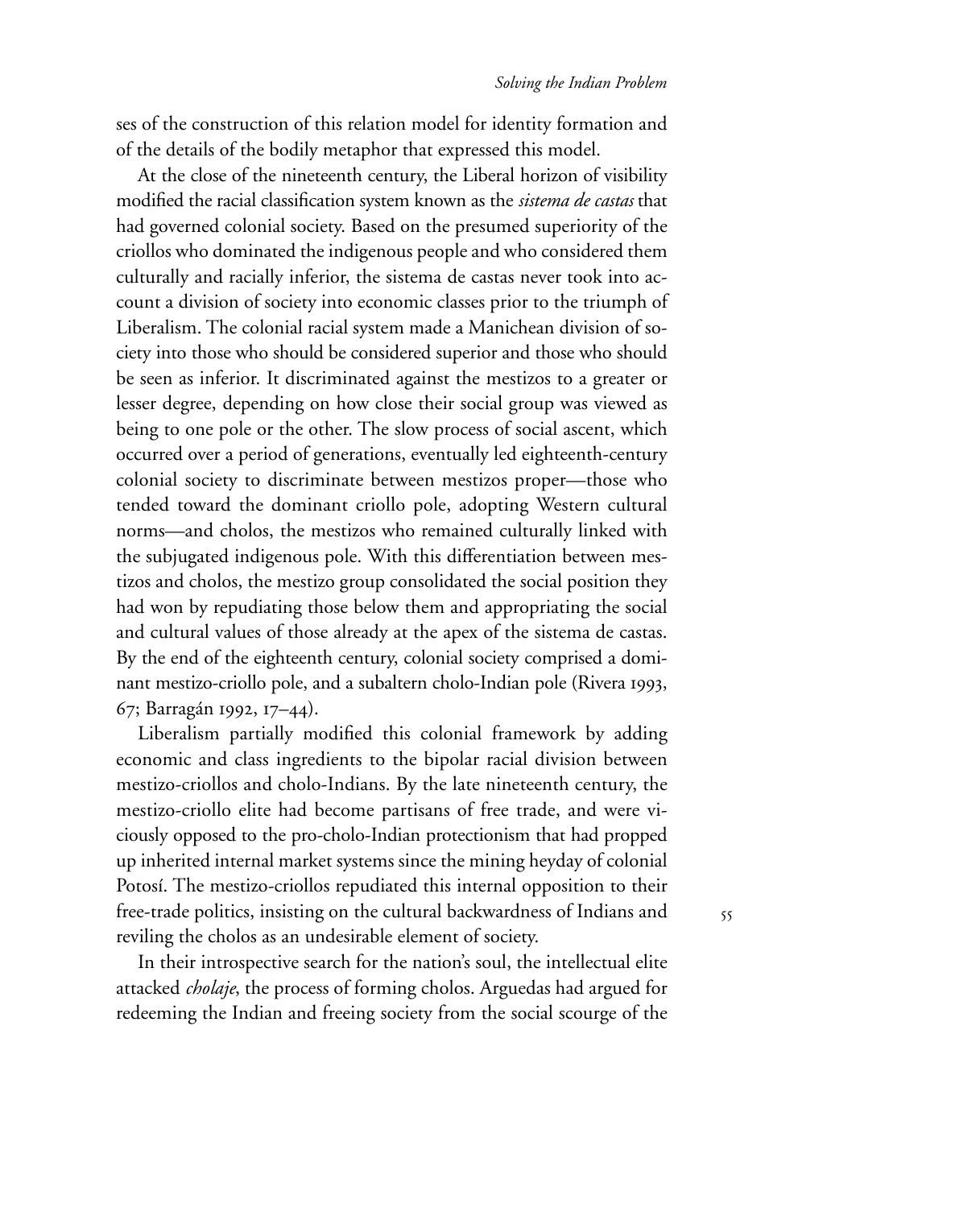cholo. Tamayo, too, looked down on the cholo with profound disdain, but was much more cautious in promoting the Liberal civilizing project. In *Creación de la pedagogía nacional* he criticized French-style positivism, which he termed "Bovarysm," as well as the rationalist premises that supported evolutionary determinism. The concept of material progress that both ideologies shared, and which was promoted by the will of a European spirit imposed upon the barbarian body of Indo-American reality, was precisely what Tamayo rejected and countered with his utopian, irrationalist vision of mestizaje. Since, as he argued, material progress can only be promoted at the expense of impoverishing local culture, Tamayo directed his pedagogical efforts at the mestizo-criollo elite who would receive his discourse, in order to free them from the weight of the "civilized barbarity" that was overwhelming the world and diluting the energy and vitality of autochthonous civilizations. Therefore the mestizo-criollo elites had to be made aware of the need to overcome their aping of the Western models of progress and civilization, for that sort of imitation was so dangerous that it would leave public affairs at the mercy of the lettered cholo's twisted intelligence.

*Creación de la pedagogía nacional* cannot be judged through the lens of the positivist ideas that guided progress and modernity. With the important exception of a few Bolivian researchers who have noted Tamayo's antipositivism,<sup>10</sup> critical studies on his foundational essay have paid little attention to the irrationalist trends on which it was based. Not only was Tamayo's essay part of the redefinition of the relations between mestizocriollo and Indian ways; it was also engaged in the search for authenticity, which Julie Skurski (1994) has insightfully explored in the case of Rómulo Gallegos. In his search for the authentic, for the autochthonous, Tamayo aspired to present the indigenous potential of the elite as a source of vitality and energy that could overcome the opposition between civilization and barbarity. According to this reformist vision, the nation could only overcome the limitations of the present when its elite changed morally and culturally and put all the efforts into redeeming the Indian and giving him a new form.

Influenced by German irrationalist thought, particularly by Schopenhauer,<sup>11</sup> Tamayo argued that Bolivian backwardness could be overcome through self-perception and through intuiting the national will. This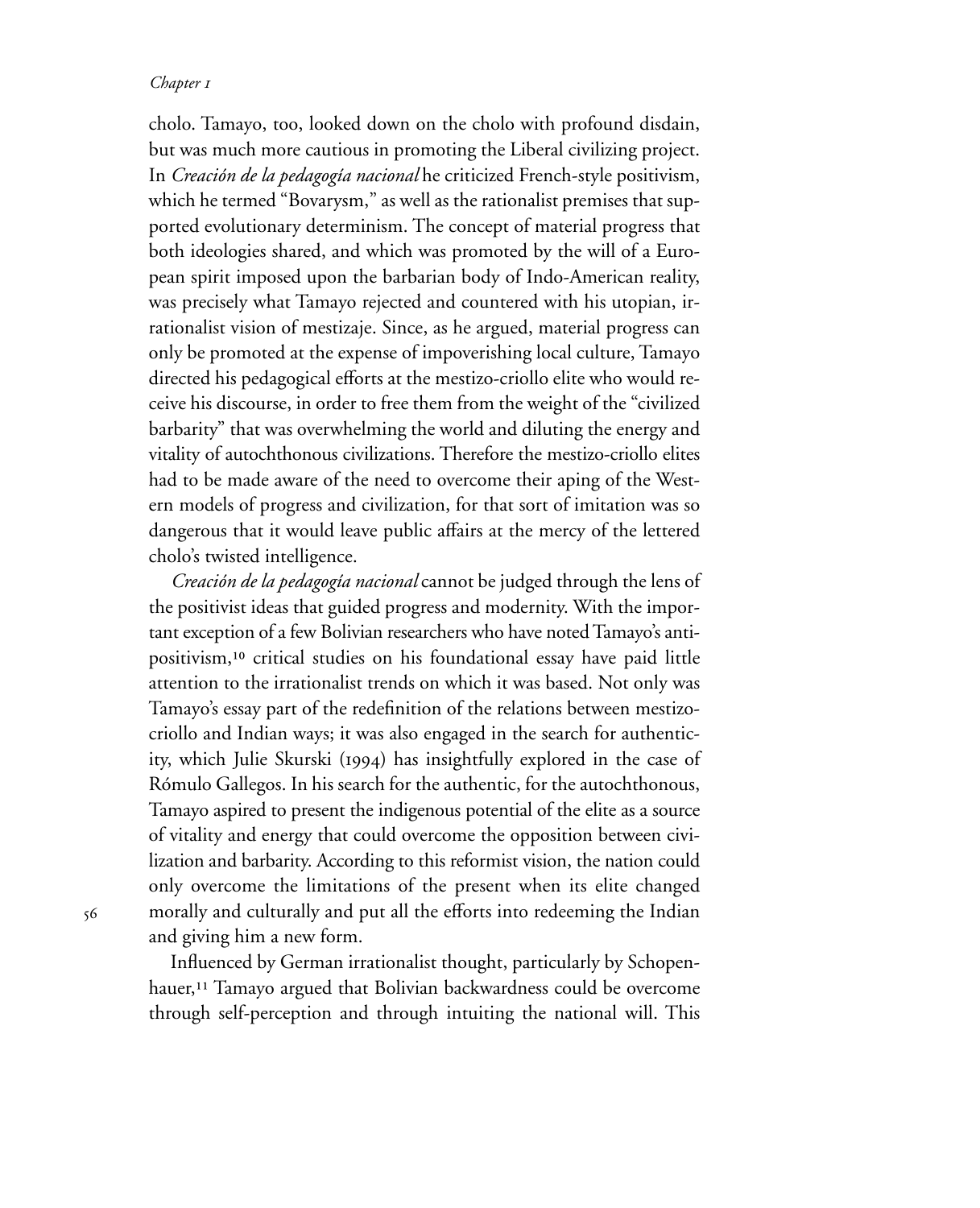complicated and rather unclear procedure followed Schopenhauer's idea that the world can only be known through the self-reflexive gaze of the observer. This was a form of knowing that Tamayo applied to his conceptualization of mestizaje. Tamayo thus reflected on his own physique before constructing the bodily image of the nation. This form of perceiving reality is an optical, visual process that follows Schopenhauer's revolutionary principal that the understanding of the objective nature of the exterior world must first pass through the construction of subjectivity. In other words, it is through one's own self, one's own inner microcosm, that one apprehends the social world, the external macrocosm. The key is in self-reflection, coming to understand one's own will.<sup>12</sup>

Given that Schopenhauer's intuition of the will takes place beyond any empirical reality, the kind of social construction that he promotes is a real problem for researchers who wish to interpret essays like Tamayo's through rational methods of observation. While social historians look for objective explanations, texts like *Creación de la pedagogía nacional* can only be "productive" when they are studied as cultural interpretations, as "meta-understandings" that have little to do with empirical studies of reality, and even less to do with the methods of the social sciences. Such texts thus create ideal types that make no pretension of being empirically verifiable. One of these ideal types is the bodily metaphor that allows us to visualize the irrationalist construction of the nation.

Before delving into the hidden bodily metaphor of *Creación de la pedagogía nacional*, let me make some observations on Tamayo, the observer. By asking his hypothetical reader not to be guided exclusively by books and other structured forms of looking, Tamayo directed our attention to the centrality of visual experience in everyday life. He noted that we should "deal with life and not with the dead letter"  $(26)$ , and argued that we "should close our books and open our eyes" (27). *Creación de la pedagogía nacional* constantly reminds us that "Bovarysm" means losing a vigilant spirit able to "see" life directly. Following Goethe's maxim, *Glaube dem Leben* (47), Tamayo's belief in life invites us to reject the mechanical appropriation of artificial models of progress. "Our Bovarystas are convinced that European models can do anything. . . . This illusion robs us of energy and time" (35). Moreover, Tamayo, the observer of national reality, understood that national consciousness is "a moment of reflection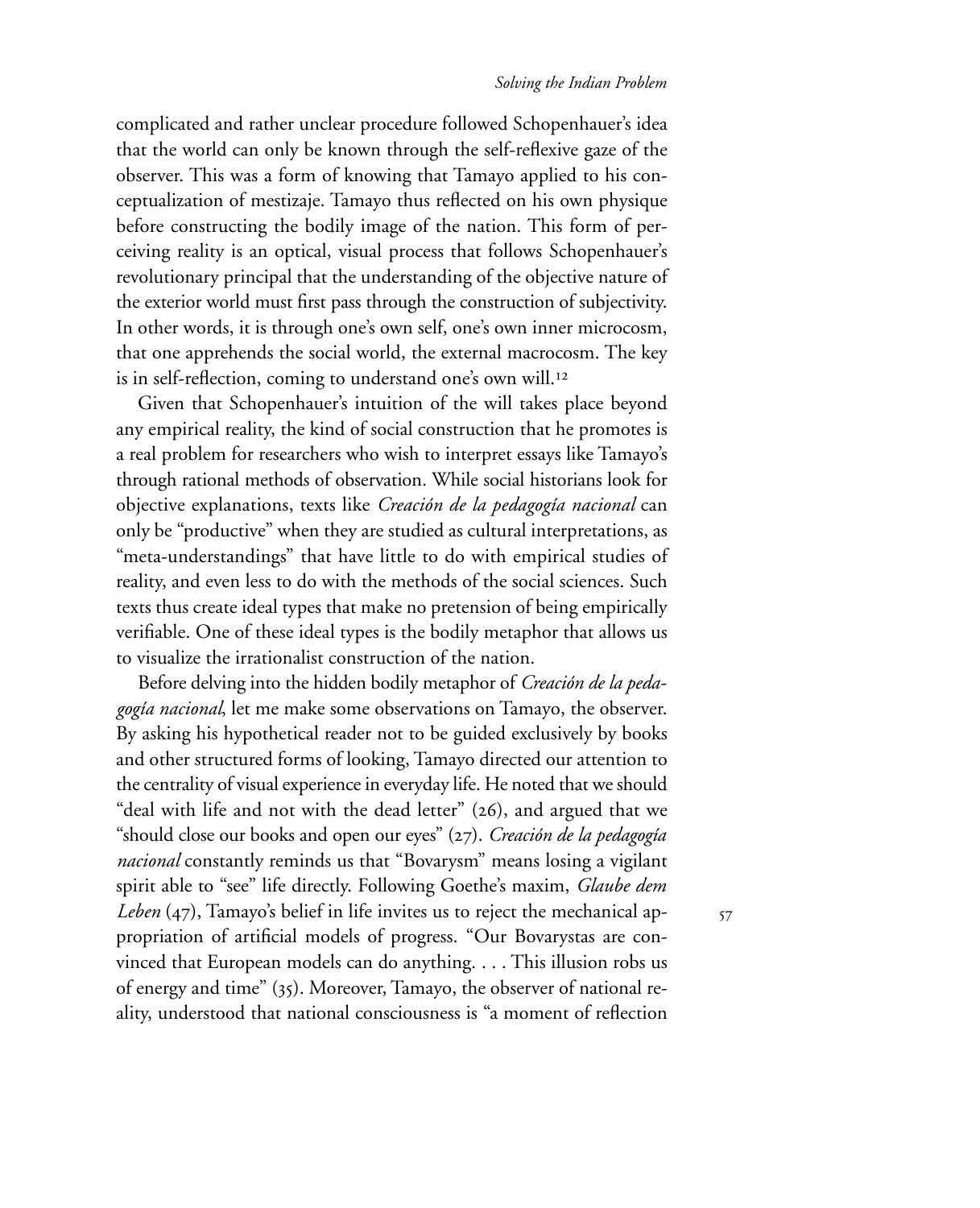on ourselves, an opening of our eyes to our own nature, and then to the external world" (183). This self-reflexive movement from the internal to the external is precisely what led Tamayo, under Schopenhauer's influence, to construct his bodily metaphor.

The movement of self-reflection allows us to ask the following: What happens when the anatomical parts of the observer's body—the musculature, the cranial measurements, the fat content, and so on—are the necessary conditions for making observations? Tamayo's own corporeality, as reflected in his essay's metaphor, became the privileged place for observing the entire project of national culture. His project, tied to the nineteenthcentury visual science that had investigated the physical composition of the human, was particularly influenced by the narcissistic visions of Goethe, Schopenhauer, and Nietzsche, who were thus fundamental to his subjective vision.

Tamayo located Bolivian morality and vitality in its indigenous people's hardy physical constitution: indigenous muscle contained "ninety percent of our national energy"  $(72)$ . "The builder of his own house, the worker of his own land, the weaver of his own clothing, the maker of his own work tools, . . . the Indian is the storehouse of national energy"  $(7I)$ . But their great moral and physical "will" was not accompanied by intellect. "Intelligence is what the mestizos have inherited from their white forebears" (113). Tamayo even stated that, before entering into contact with Western thought, mestizos were already endowed with "natural intelligence." Mestizo intelligence nevertheless lacked will. This was why the mestizo head, bereft of character, had to join the indigenous musculature. Only that physical vigor could infuse mestizo intelligence with passion and determination. For Tamayo, then, the mestizo ideal, the ideal mestizo, was the synthesis of indigenous will and mestizo intelligence. This ideal man would require rigorous guiding and control, for just as bodies accumulate excessive fat when they are sedentary, so mestizos tend to overimagine rather than reason. The function of pedagogy was to control these excesses, these accumulations of fat, so that they would not endanger the project of national construction. Thus subaltern cholaje, the excess fat of the social body, had to be eliminated. The mestizo ideal, then, is not the cholo, who is erased from the social imaginary. Tamayo thus constructed the fascinating bodily image of the ideal Bolivian, capable of introducing to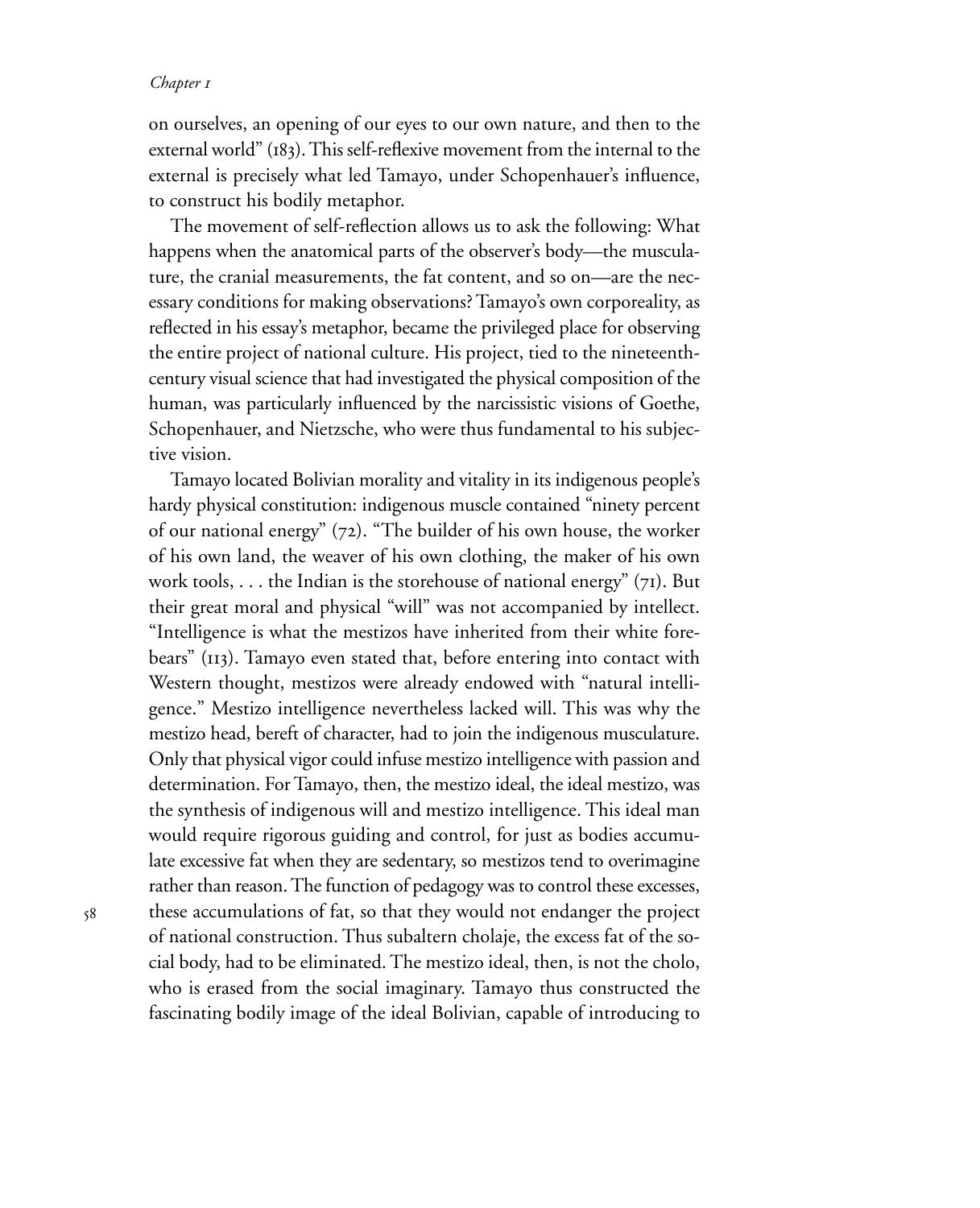society the changes needed for constructing the nation. This ideal being would have the Indian's physique, but the educated mind of the mestizo, on whom the function of directing the nation-building project would fall.

The model for Tamayo's visual reflections on will and intelligence was foreign to Aymara culture: it was the optic regime of Schopenhauer's *The World as Will and Representation*, which the German philosopher wrote when the European science of optics was moving from Cartesian perspectivism to an observational model that emphasized anatomy and the perceptual separation of the senses (Crary 1998). For Schopenhauer, the observer was not a purely cognitive subject but a human body rooted in the world. Rejecting the Cartesian mind-body distinction, Schopenhauer argued that the observing subject was not simply a "place" of intellectual production but a body forging a will. How could we recognize such a will? It is only by virtue of the fact that the human body is subject to sensations of pain and pleasure that we can attribute something more than intellect to it. Will is thus the indispensable counterweight to cognitive reason. It is through the human body that we become aware of ourselves. Through the distinction between intellect and will, Schopenhauer reached the irrationalist postulate that we respond to will before intellect. Of course, he went beyond the sensations of pleasure and pain to find inner manifestations of lived experience, of the natural world.

Tamayo depicted a surprisingly similar relation between intellect and will. Where Schopenhauer summed up this relation as that of "a robust blind man who carries a seeing cripple on his shoulders"  $(2:421)$ , we could say that Tamayo's mestizo ideal was a muscular Indian carrying an intelligent mestizo inside his head. The will, like the muscular but blind indigenous body, carries the intelligence, which, like a crippled mestizo, can only see and serve as a guide from the shoulders of the indigenous body. Schopenhauer's truly revolutionary visual theory anticipated modernist aesthetics; Tamayo made it possible to observe the man of the Andes in a new, subjective way, without relying on the distant, coldly objective Cartesian mind's eye. Dividing the human body into distinct functional systems allowed him to create his metaphor of mestizaje ideal as a discursive representation of transcendental nationalism that unified the fragmented body of Bolivian social reality.

As we have seen, Tamayo borrowed the concept of the inner will of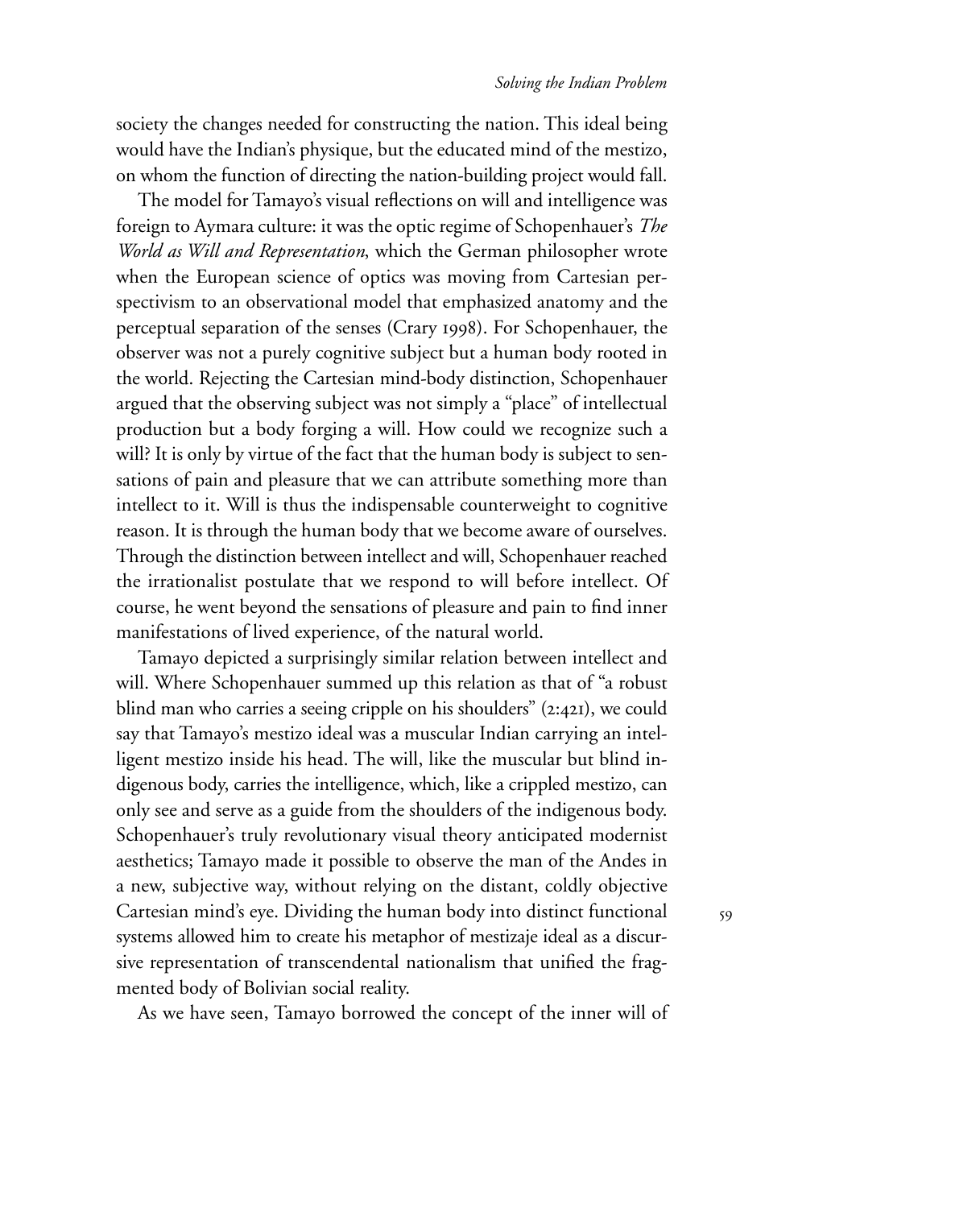modern man from Schopenhauer. His vitalism was not based on Schopenhauer, however, but on Nietzsche's more dynamic and positive philosophy. Schopenhauer had insisted, with a pessimism that Tamayo never shared, that the will had no social aim. The Bolivian essayist abandoned this view of the will, and instead followed the social goals proposed by Nietzsche.

Just as Nietzsche drew on Darwinian thought to depict human evolution in positive terms (see Simmel  $[1907]$  1991), Tamayo found in the evolution of Bolivia the possibility of roundly saying, with Nietzsche and Goethe, "yes" to life. The Nietzschean proposition to endow life with a telos is distinctly different from Schopenhauer's pessimistic will, his ennui. The essence of Schopenhauer's pessimism derived from a profound rejection of life; Tamayo instead took up Nietzsche's energy to argue for the triumph of his mestizaje ideal. Nietzsche thus played a particularly important role in Tamayo's thought. Nietzsche saved Tamayo from Schopenhauerian "bitterness" and kept him from accepting Schopenhauer's idea that will acts upon life in the same way that pain marks human behavior. Tamayo believed that life's inner worth depended on neither pleasure nor pain, but on a governing energy that is born, like an "anonymous and powerful will," in nature. Based on this theory of energy, which resembles Nietzsche's concept of will, Tamayo recognized the land itself as holding the world's vitality. Will is the vital nexus that ties man to the land, and man must try to capture all the virtues and determination of the land's will. Tamayo saw this vital energy not as a hostile force but as a positive impulse that was responsible for the existence of the man of the Andes. This would become the source of the telluric mysticism of Tamayo's followers (see chap. 2).

The motto *Glaube dem Leben*, which Tamayo took from Goethe, is an affirmation of life, a way of overcoming the imperfections of the present. In other words, whereas Schopenhauer had no faith in the possibility of human redemption, Tamayo escaped such pessimism, which takes away the meaning of life, and affirmed the possibility of an ideal mestizaje that would make national construction possible. His mestizaje ideal was the bridge that let Tamayo cross over from the chaos of the past into the order of the future. His thought never broke with the notion of progress that is at the base of Western historiography. By combining his round rejection of early twentieth-century Bolivia with an equally forceful affirmation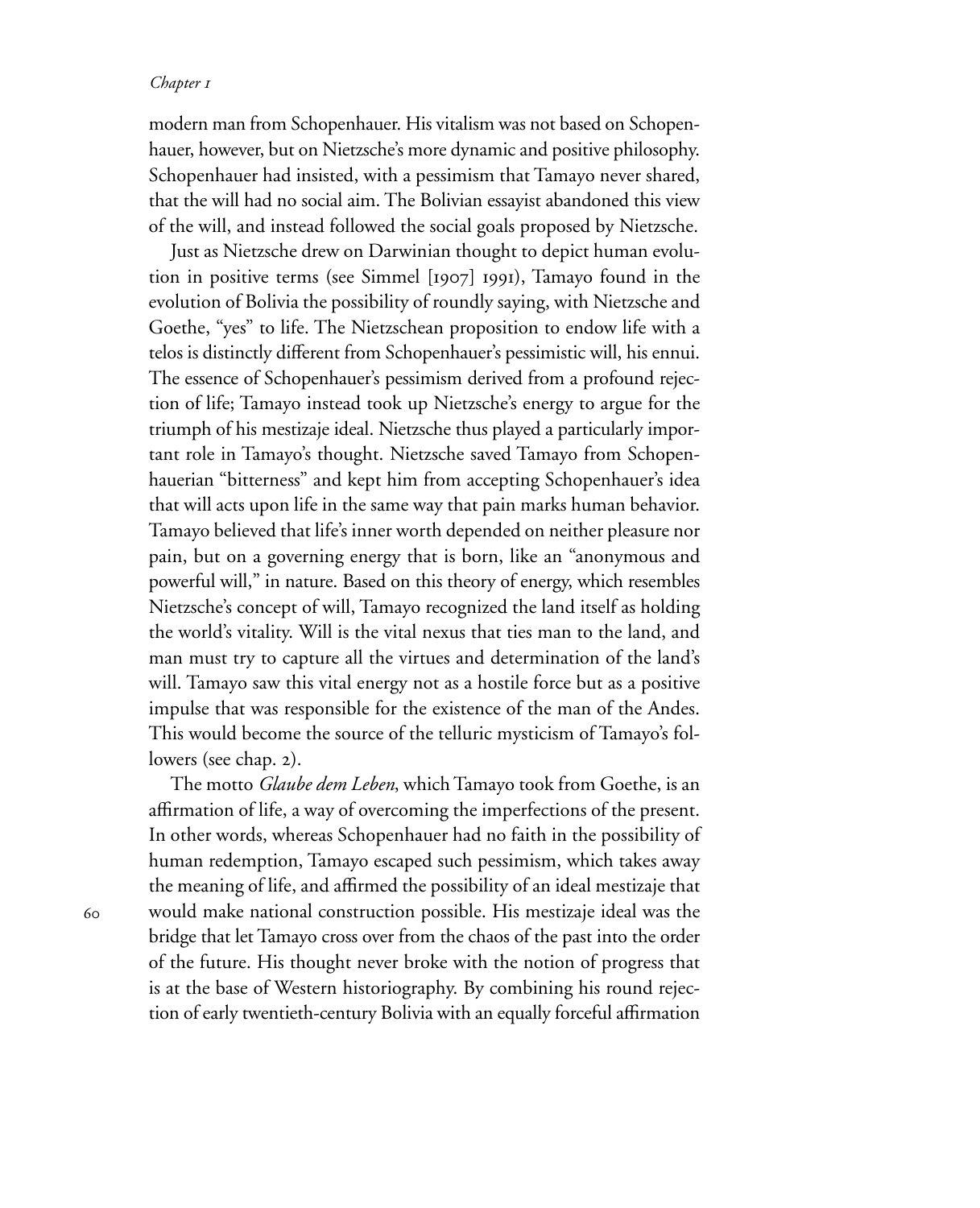of its future promise, Tamayo hoped to cast light on the path to social perfectibility. Despite his arguments against cholaje, in his book Tamayo projected a much more positive view of the nation than Arguedas had in *Pueblo enfermo*.

Tamayo had a vital and mysterious relationship with the land of Bolivia. This sense of mystery, which can be found in both his pedagogical ideas and in his modernist poetry, separated him from the existence-denying emotional abyss of Schopenhauer. Given that Tamayo's thought was motivated by moral themes rather than metaphysical problems, his bodily metaphor in *Creación de la pedagogía nacional* makes us look at Bolivia through a vitalism that does not derive from a rational explanation of society, but from a Schopenhauerian "all-in-one" optic that harmonizes the races. With his metaphor of mestizaje ideal, Tamayo thus transformed empirical reality into an imaginary representation of life.

This bodily visualization was to become important not only for the group of aesthetic thinkers who followed Tamayo's tellurism, but also for the intellectuals who were critical of his ideas. One way or another, whether it was accepted or rejected, Tamayo's thought became fundamental to the elaboration of the aesthetic discourse on the autochthonous as an irrationalist expression of the nation.

### Franz Tamayo Awakens the Nation

Tamayo, "the nation's epistemological gatekeeper,"<sup>13</sup> drew upon the mystical principles of German irrationalism, which he related with the vital energy of the Indian and of his native soil. Deriving from European irrationalism, this casting of the Andean essence constituted a complete rejection of Bolivian rationalism as promoted by the Liberal oligarchy. Tamayo accused their rationalism of being an inert doctrine, a dangerously alienating, Frenchified aping. As sociologist Juan Albarracín (1981, ) has noted, "Tamayo believed in a national awakening based on the natural supports of land and blood, mythified by a prodigious vital energy that nurtured everything existing on Andean soil, giving it strength and power."

But this theory of energy, through which Tamayo made irrationalism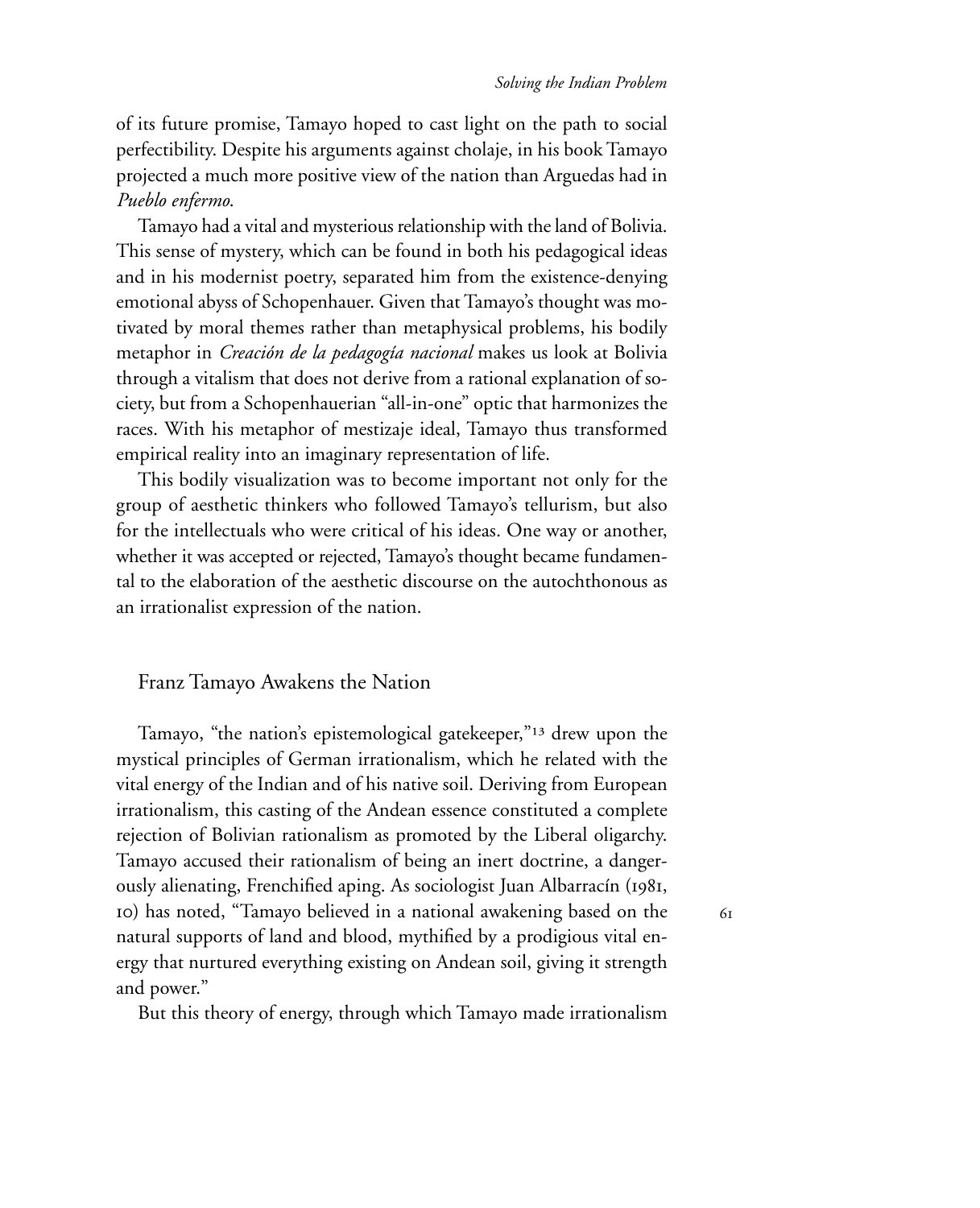a fixture of Bolivian thought, explained social reality from an epistemological "outside" that transformed the Indian into a redeemable value, something useful for constructing modernity. Located squarely in the center of the imaginary of modernity/coloniality—that is, of the capacity of letrado intellectuals for integrating Western epistemological systems with local histories of dependent and even colonized peoples (Mignolo )—Tamayo constructed his mestizaje ideal as a metaphorical articulation around which he could organize and reorganize racial differences. The defiance of reason that he proposed, as part of his break with Liberalism, praised the Indian's bodily nature, which he immediately rearticulated with his proposed mestizaje as the happiest expression of Bolivian nationality.

A moderate metropolitan thinker, Tamayo can only be understood if we link his thoughts to Schopenhauer, Nietzsche, and Goethe. Foreign models of observing Bolivian reality were never really questioned at any point in the twentieth century. It is interesting to note, however, that Tamayo and the irrationalist movement of the first half of the century insisted that they had nothing to do with European thought, that they were entirely motivated by their enthusiasm for autochthonous originality. Indeed, both Tamayo's Indianism and his follower's "tellurism" and "mysticism of the land" (see chap. 2) conceal their European intellectual sources. In clear contrast to its pose of painstakingly searching for autochthonous authenticity, irrationalism was actually exploring within European philosophy to explain its Andean roots. Thus, energy is a universal principle that acts autonomously, despite the national content that Tamayo gave it. But his ability to present it as his own doctrine hid its German provenance while defining it "as a local affair, and not as it was, a philosophy elaborated in Germany to get that country out of its European subordination" (Albarracín 1981, 52–53). Thus Tamayo was able to pass off German irrationalism as his own "national pedagogy."

62

The fact that Franz Tamayo was, epistemologically speaking, a European thinker who proposed his regenerative project for mestizaje from Bolivia should not lead us to think that his discourse on the autochthonous made no cognitive improvement over positivist Liberal thought. At a recent conference at a U.S. university, I was told that there were no appreciable practical differences between Arguedas's positivism and Tamayo's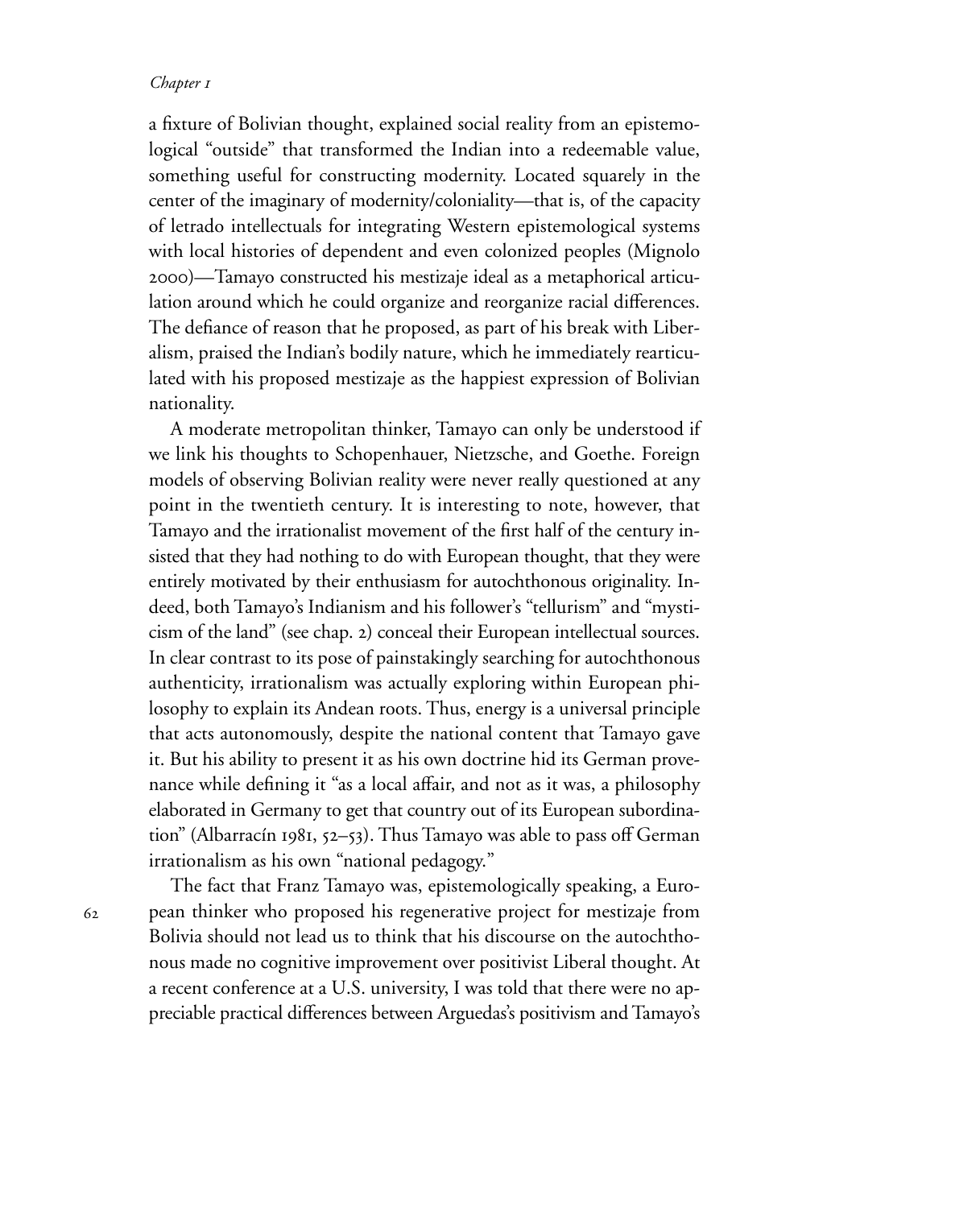63

irrationalism, since both theories are tied to the interior discourse of the mestizo-criollo elite. I argue that there are fundamental differences between these two Bolivian letrados. Tamayo's discourse on the autochthonous is important, not only for twentieth-century Bolivia but for Latin American thought in general.

Tamayo was one of the first Latin American thinkers to counter the Eurocentric model of civilization and barbarism that had undertaken to destroy local cultures. He was a precursor of the critics of the deterministic theories of racial evolutionists, and one of the first boosters of mestizaje as a contribution to the advancement of Western civilization. His theory of a mestizaje ideal modified the geographical determinism that was based on the civilization-and-barbarism paradigm. His theory that the Indian and his environment had interacted historically to construct the nation's soul became the basis for a view of race that, separated from biological determinism, refused to conceive of the Indian as an unredeemable barbarian.

Tamayo transcended the notion of race that had developed in European determinist theories. His rejection of the biological concept of race, as part of his criticism of the rationalist premises underlying evolutionary determinism, was also a way of criticizing the idea of civilizing progress, which had divided human beings into mind and body, sought the unlimited development of materialism, and valued the notion of progress above those of morality and spiritual development. Tamayo opposed unrestricted civilizing progress, which he counterposed to the vital energy of autochthonous culture. He was thus one of the first letrados to contrast the notion of culture (German *Kultur*) with the civilizing paradigm of positivist Liberalism.<sup>14</sup> This aspect of Tamayo's thought has only been noted by Bolivian political sociologist René Zavaleta Mercado (1986: 2II-I5), who points to Tamayo's defense of Japan's Meiji dynasty.<sup>15</sup> In effect, Tamayo argued, "The foolish and the naïve are those who speak of the Europeanization of Japan. . . . Japan has a European civilization; but its whole culture, that is to say its heart and core, are Japanese." Tamayo was perfectly aware that Europe's "civilized barbarism," which initiated the social convulsions of the twentieth century, had undertaken to displace all other cultures. The indiscriminate aping of such a devastating *Gemeinschaft*, as carried out by local elites in belittlement of their own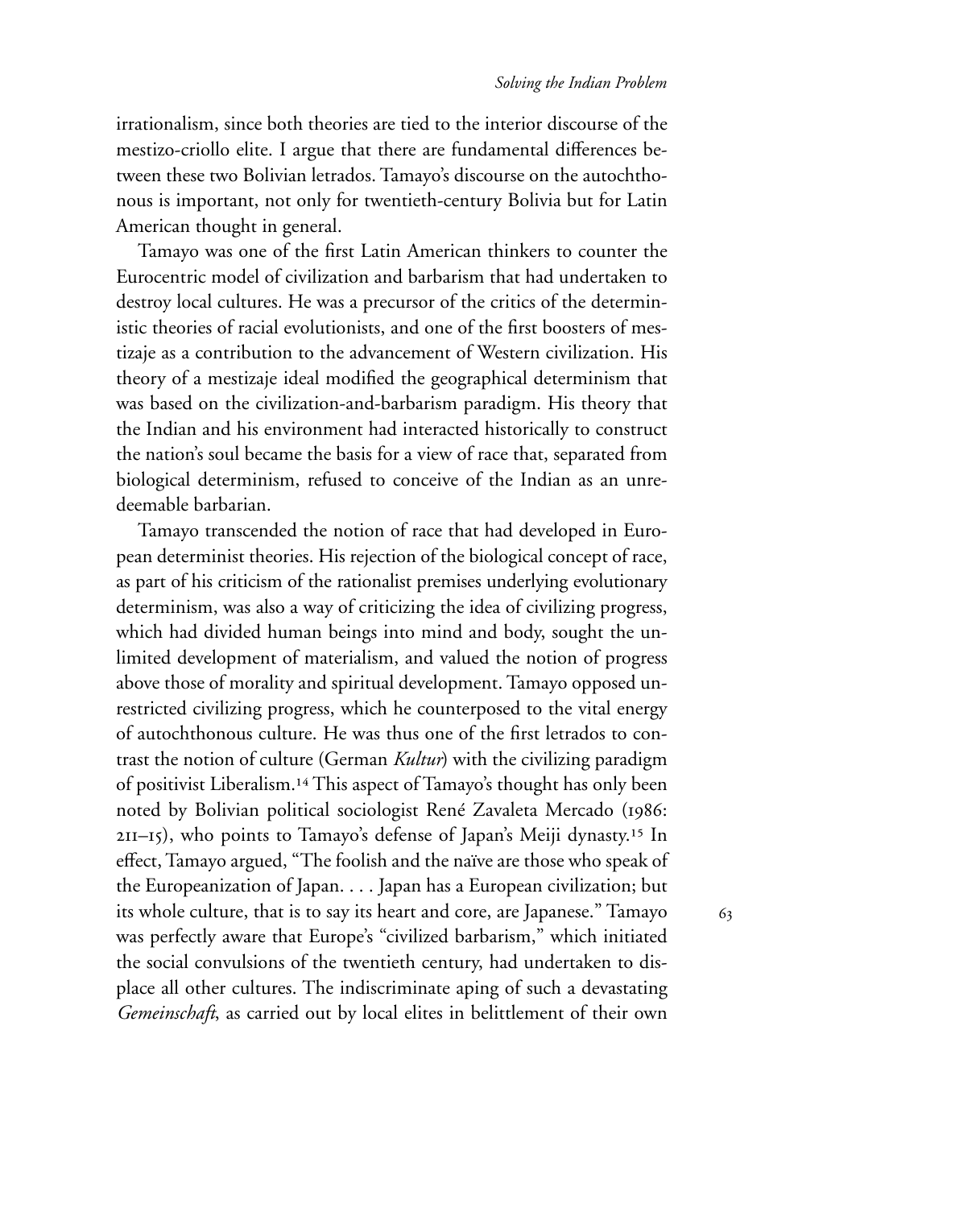cultures, was, for Tamayo, the worst enemy. His book thus viewed with great apprehension the expansionism of European civilization, which local elites admired and were determined to follow.

*Creación de la pedagogía nacional* was one of a group of works written in search of new spiritual dimensions, far from the materialism of civilizing progress. Significantly, the intellectual movement that linked nation building with mystical beliefs and metaphysical theories was headed by intellectuals who did not identify with positivism. Tamayo was a founding member of the Latin American schools of thought opposed to positivism and in favor of emphasizing the spiritual value of local cultures. Whether inspired by Nietzsche's "will to domination," Schopenhauer's "cosmic will," Fichte's "national will," or Goethe's "will to dominate one's self," the European self-questioning of civilizing progress was part and parcel of the redefining of Latin American identity. Even before World War I, Tamayo and other thinkers began expressing their conviction that the West had become paralyzed and that the barbarism of the periphery could revitalize Western civilization with a fresh dose of vital energy. The same societies that had been considered "barbarian" in the nineteenth century were no longer seen as sources of anarchy; rather, they were viewed as having a creative and imaginative power once denied them.

Tamayo published his book well before Spanish philosopher José Ortega y Gasset founded his *Revista de Occidente*, a journal that deeply influenced other Latin American thinkers who problematized rationalism. Rooted in the identity crises that Spain suffered after its defeat at the hands of the United States and the final loss of its colonial empire in the War of 1898, the *Revista de Occidente* carried articles on the German idealists that left a deep imprint on Spanish-American writers. Influenced by Hegel and Nietzsche, Ortega y Gasset himself stated that the intellectual elite are called upon to guide the masses and organize the vital impulses of the nation. Tamayo's writings also predated those of Keyserling, the German philosopher who, being more of an optimist than Spengler, predicted the birth of a vigorous civilization in South America. Tamayo himself revitalized the encounter with indigenous culture as the only way to reach the self.

Tamayo is little known in Latin America, and he has not been given the attention he deserves for his celebration of mestizaje as the contribu-